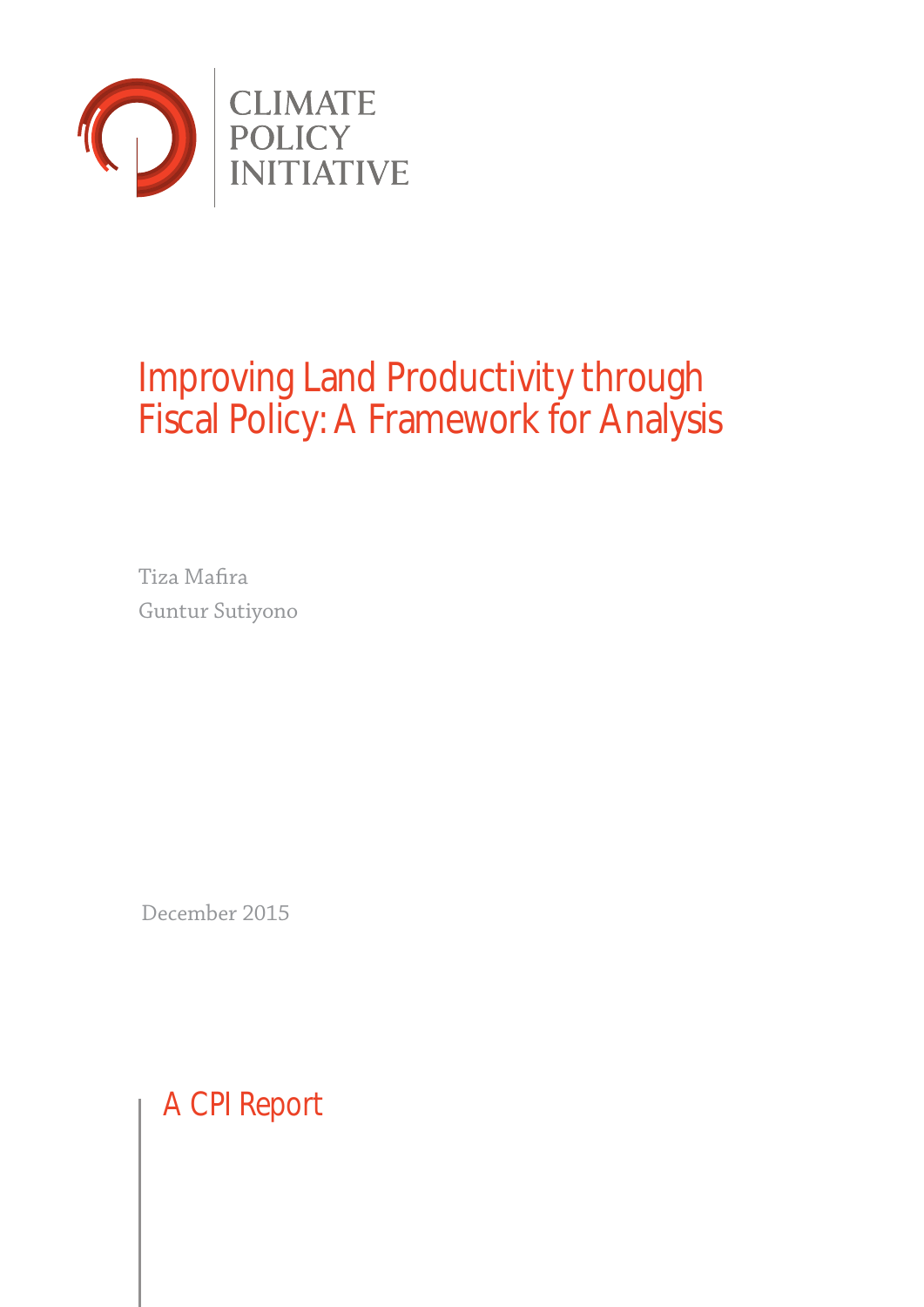# **Acknowledgements**

We would like to thank the following experts for their valuable comments and review in this research: Aidy Halimanjaya, Christy Desta Pratama, Enda Ginting, Fithra Faisal Hastiadi, and Ginandjar Prabowo. We would also like to thank CPI colleagues for their contribution: Angela Falconer, Anja Rosenberg, Juliano Assunção, Skye Glenday for their valuable input, Elysha Rom-Povolo, Tim Varga, Adhityani Putri for their tremendous communication and lay out support, and Jane Wilkinson and Mia Fitri for their overall guidance. This project would not have been possible without the support of the Indonesian Ministry of Finance and the financial support of the Norway Agency for Development Cooperation (NORAD). The findings, interpretations, and conclusions expressed in this report are those of the authors, and do not necessarily reflect the views of the Ministry of Finance or NORAD.

### **Descriptors**

| Sector                     | Production Protection, Climate Finance                                                                        |                              |  |  |  |  |
|----------------------------|---------------------------------------------------------------------------------------------------------------|------------------------------|--|--|--|--|
| Region                     | Indonesia, Asia                                                                                               |                              |  |  |  |  |
| Keywords                   | Land Use, Production Protection, Agriculture, Finance                                                         |                              |  |  |  |  |
| <b>Related CPI Reports</b> | The Landscape of Public Climate Finance in Indonesia                                                          |                              |  |  |  |  |
|                            | Improving Land Productivity through Fiscal Policy: Early Insights on<br>Taxation in the Palm Oil Supply Chain |                              |  |  |  |  |
| Contact                    | Tiza Mafira                                                                                                   | tiza.mafira@cpi-indo.org     |  |  |  |  |
|                            | Guntur Sutiyono                                                                                               | guntur.sutiyono@cpi-indo.org |  |  |  |  |
|                            |                                                                                                               |                              |  |  |  |  |

# **About CPI**

Climate Policy Initiative is a team of analysts and advisors that works to improve the most important energy and land use policies around the world, with a particular focus on finance. An independent organization supported in part by a grant from the Open Society Foundations, CPI works in places that provide the most potential for policy impact including Brazil, China, Europe, India, Indonesia, and the United States.

Our work helps nations grow while addressing increasingly scarce resources and climate risk. This is a complex challenge in which policy plays a crucial role.

Copyright © 2015 Climate Policy Initiative www.climatepolicyinitiative.org

All rights reserved. CPI welcomes the use of its material for noncommercial purposes, such as policy discussions or educational activities, under a Creative Commons Attribution-NonCommercial-ShareAlike 3.0 Unported License. For commercial use, please contact admin@cpisf.org.

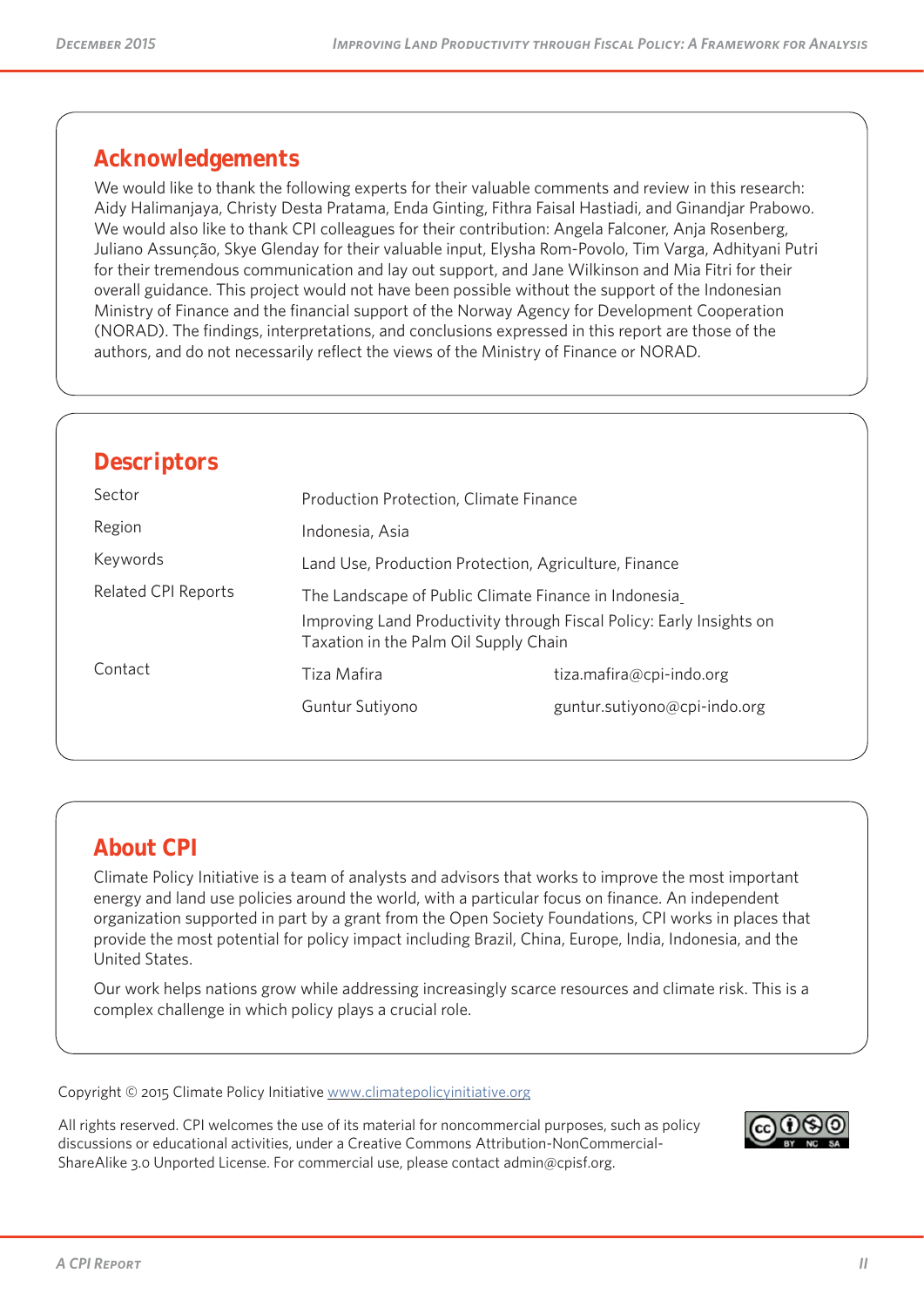# **Executive Summary**

# **Improving Land Productivity through Fiscal Policy: A Framework for Analysis**

Indonesia's government has ambitious dual revenue and emission reduction goals: its 2015 revenue targets are 21% higher than 2014 targets, and it aims to reduce emissions 29% by 2030. These dual goals make it a growing priority to find ways to encourage productive land use that can generate domestic revenue, while also curbing emissions and deforestation.

Our analysis indicates that Indonesia has opportunities to improve its fiscal policy frameworks to meet both goals simultaneously. Our review shows, for example, that while there is observable GDP growth in the land use sector, government revenue is not experiencing the same growth rates (Ministry of Finance 2013). And while the tax-to-GDP ratios of some land use sectors, such as oil and gas and mining, are moderately healthy, other sectors, such as agriculture, are under-performing at a tenth of Indonesia's average tax-to-GDP ratio (Prastowo 2013, Arnold 2012). At the same time, our analysis reveals that most revenue streams in Indonesia are based on production instead of land size. There is therefore no disincentive for producers using land unproductively, since levies will be the same whether production is done intensively or extensively.

#### **This study points to promising opportunities to address these inefficiencies and adjust fiscal policy instruments to meet Indonesia's revenue and land**

Figure 1 illustrates proportion of land-size based levies relative to production-based levies.



**use goals. We find three specific areas of opportunity: 1) adjusting existing revenue collection instruments 2) increasing the transfer of revenues to local government and 3) earmarking more revenues to support reduced deforestation.** 

### **1. Adjusting revenue collection instruments**

**Taxes and other revenue collection instruments may be directly or indirectly incentivizing profitability through land expansion, making it difficult for the government to achieve dual economic and environmental goals.** In total, USD 38.6 billion, or 93.5% of all land use revenue, comes from instruments based on profitability as opposed to land size (Figure 1) (Ministry of Finance 2014a). These instruments, namely VAT, income tax, export tax, as well as certain non-tax revenue instruments such as mining royalties, place a burden on production profit and do not provide incentives for better productivity per hectare. On the other hand, instruments that are calculated based on land area, and so provide penalties for land expansion, namely the Land & Building Tax, Forestry non-tax revenue, National Land Registry non-tax revenue, and Mining and Geothermal fixed fees, only contribute 6.5% of total revenue. While the optimal mix of production and land size revenue collection instruments needs further study, there is a general need to shift the balance so that more revenue collection comes from land area-based instruments.

**The revenue collection instruments that show the greatest potential for adjustments to increase revenues and encourage efficient resource use are the Land and Building Tax, Export Tax of key agricultural commodities, Forestry Non-Tax Revenues, Agriculture Non-Tax Revenues, and Land Registry Non-Tax Revenues.** These instruments each have either below target collection rates or collection that is small as a percentage to total revenue, indicating that there is room to increase revenues. In addition, the Land and Building Tax and Export Tax have potential for amendment through tariff rate adjustments without a need to amend the entire formula. Regional Taxes also show moderate potential for adjustment, especially since the water taxes embedded within these are relevant to land expansion.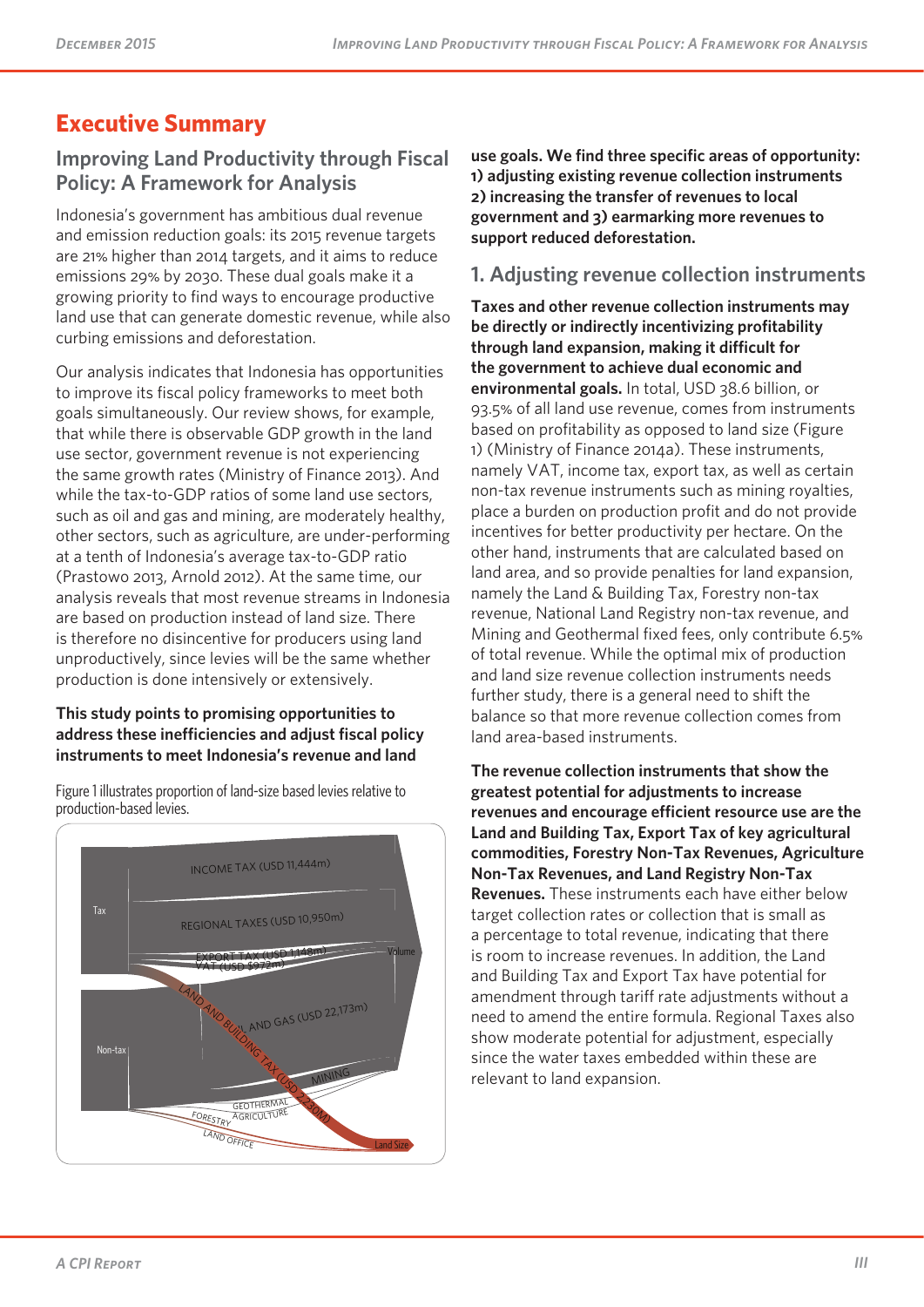### **2. Improving central government fiscal transfers to regional governments**

**Central to regional transfers, an important part of regional government revenues, are currently structured in a way that may indirectly incentivize land expansion, and therefore work against Indonesia's policy goals.** A large percentage of central to regional transfers are from Land & Building Tax, Forestry Non-Tax, and Mining Non-Tax instruments – all of which are calculated based on land size. This means that regional governments gain revenue as they grant more land permits, a situation that may incentivize regional governments to grant more land permits, especially given they also collect licensing fees for these permits.

**Of the four major transfer instruments, the Revenue-Sharing Instrument has most potential to be adjusted to better incentivize regional governments to increase land productivity and manage land use sustainably.** The General Allocation Fund provides the largest

share of revenue transfer to regions, but the way it is formulated may actually discourage regions from raising their own revenue, and is difficult to reform. However, since the GAF is currently the main transfer instrument for regional government's fiscal equalization, it may be used to channel lump-sum transfers to incentivize ecological performance (Mumbunan et.al. 2012). On the other hand, the Revenue Sharing mechanism, which accounts for an estimated USD 7 billion in transfers from land use revenues, may encourage land expansion, but has higher potential for reform. For example, the Revenue Sharing percentages could be amended to shift more transfers away from Land & Building Tax towards Income Tax instead, thus reducing incentives for land expansion.

### **3. Earmarking revenues to support sustainable land use**

**Earmarked revenue may provide a mechanism to develop the very sector from which the revenue comes from, however, the use of earmarks is currently very limited.** Earmarking refers to a mechanism in which certain sources of revenue are allocated to a specific program instead of going through the parliamentary state budget allocation process. In Indonesia, funds could be earmarked towards activities that support sustainable land use, and could therefore increase government revenues while preventing land expansion. The most promising mechanisms to achieve this are Non-Tax Revenue Earmarking and the Adjustment Funds.

Non-Tax Revenue can be earmarked for use by the institution collecting it, and can therefore be an important tool for ministries to fund sustainable land use activities, such as replanting or cultivation of degraded land. Earmarked non-tax revenues are currently a very small portion of total revenues, but there is potential for adjustment and better utilization, with the first step being to better define the rules of use for this instrument.

The Adjustment Funds also show potential for further optimization. The Central Government is using Adjustment Funds more in recent years, with the Funds tripling from USD 1.9 billion in 2010 to USD 5.4 billion in 2011 alone. Although Adjustment Funds are not currently directed at sustainable land use, there is no fixed formula for their allocation. This means that they have potential for change and more flexible allocation according to an actual need, such as sustainable land use activities.

#### **A word on methodology**

We assess revenue instruments across four main categories:

- their potential to contribute to increased revenue collection;
- their potential to discourage land expansion;
- their feasibility for reform via regulatory amendment; and
- their feasibility for reform via shifts in allocation.

Through this exercise, we provide a framework for identifying the best opportunities for adjustment.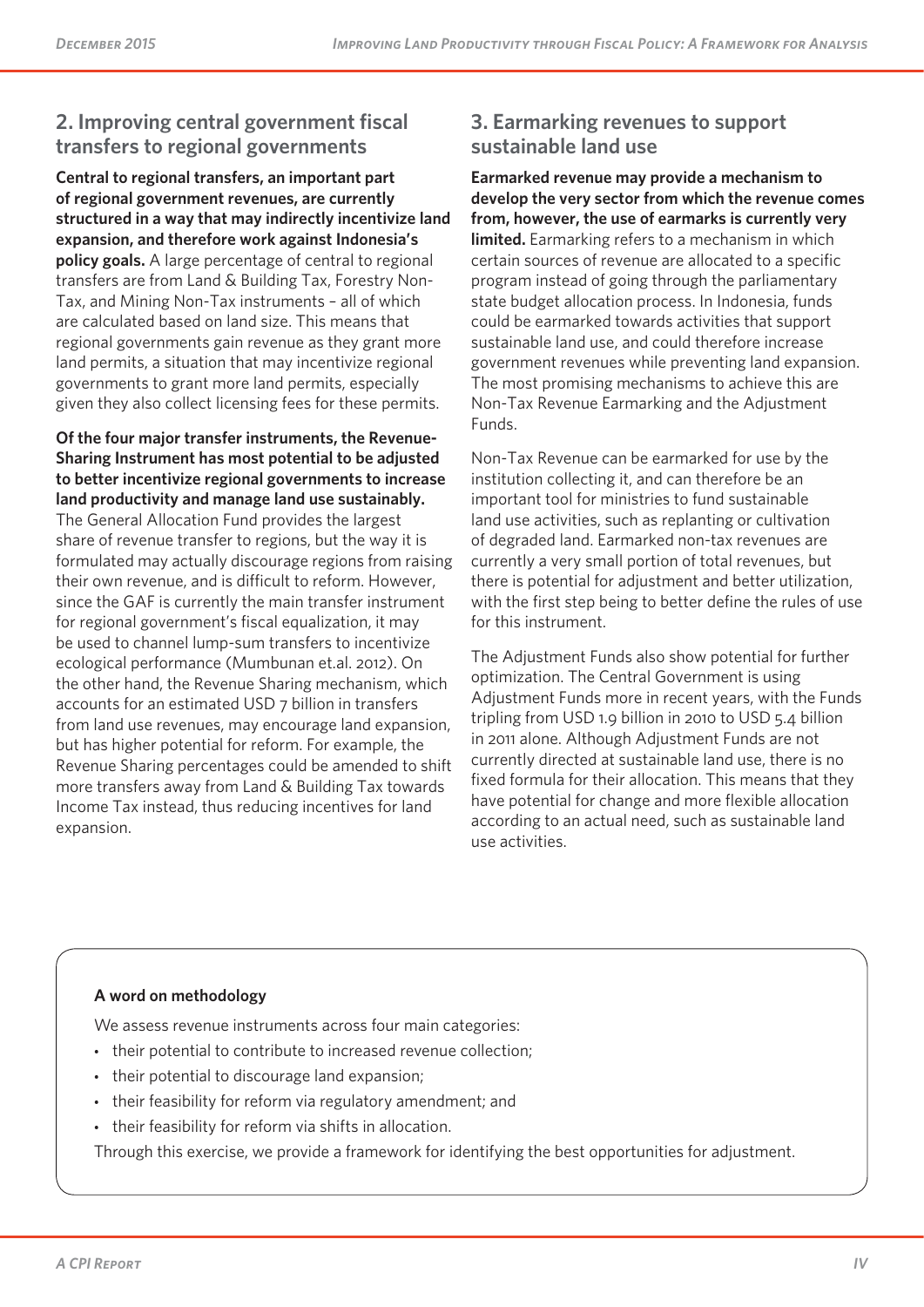# **Recommendations for Follow-Up Studies**

Our initial framework mapping analysis has highlighted the need for more in-depth analysis to identify optimal revenue system changes that could be implemented by the Government of Indonesia to support its revenue raising and climate objectives. We recommend follow-up studies that include:

- 1. A closer examination of the revenue-collecting instruments that show the most potential for adjustment to increase revenues and encourage efficient resource use (i.e. Regional Taxes, Land & Building Tax, Export Tax, Forestry Non-Tax Revenue, Agriculture Non-Tax Revenue, and Land Registry Non-Tax Revenue) to understand current impact of these instruments on behaviors and identify specific entry-points for improvement. We propose running a sensitivity analysis to test the impact of different formulas and tariff rates on government revenues and incentives for land expansion.
- 2. An analysis of revenue transfer mechanisms from central to regional governments to identify their specific impacts on land use behavior, decision making, and policy options at the central government level and regional government level.
- 3. A more in-depth study to explore the potential to use earmarking instruments to incentivize sustain able land use.

As a first step, CPI has prepared a companion case study (Falconer 2015), which looks in detail at the impact of existing national tax instruments on the palm oil industry. It finds that the Indonesian national tax system as it stands is not incentivizing sustainable land use in the palm oil industry. It highlights relatively low levels of tax collection from the industry as well as low levels of redistribution of revenues to local governments, and identifies several opportunities to modify the tax system in order to increase government revenues while incentivizing higher productivity and land use efficiency.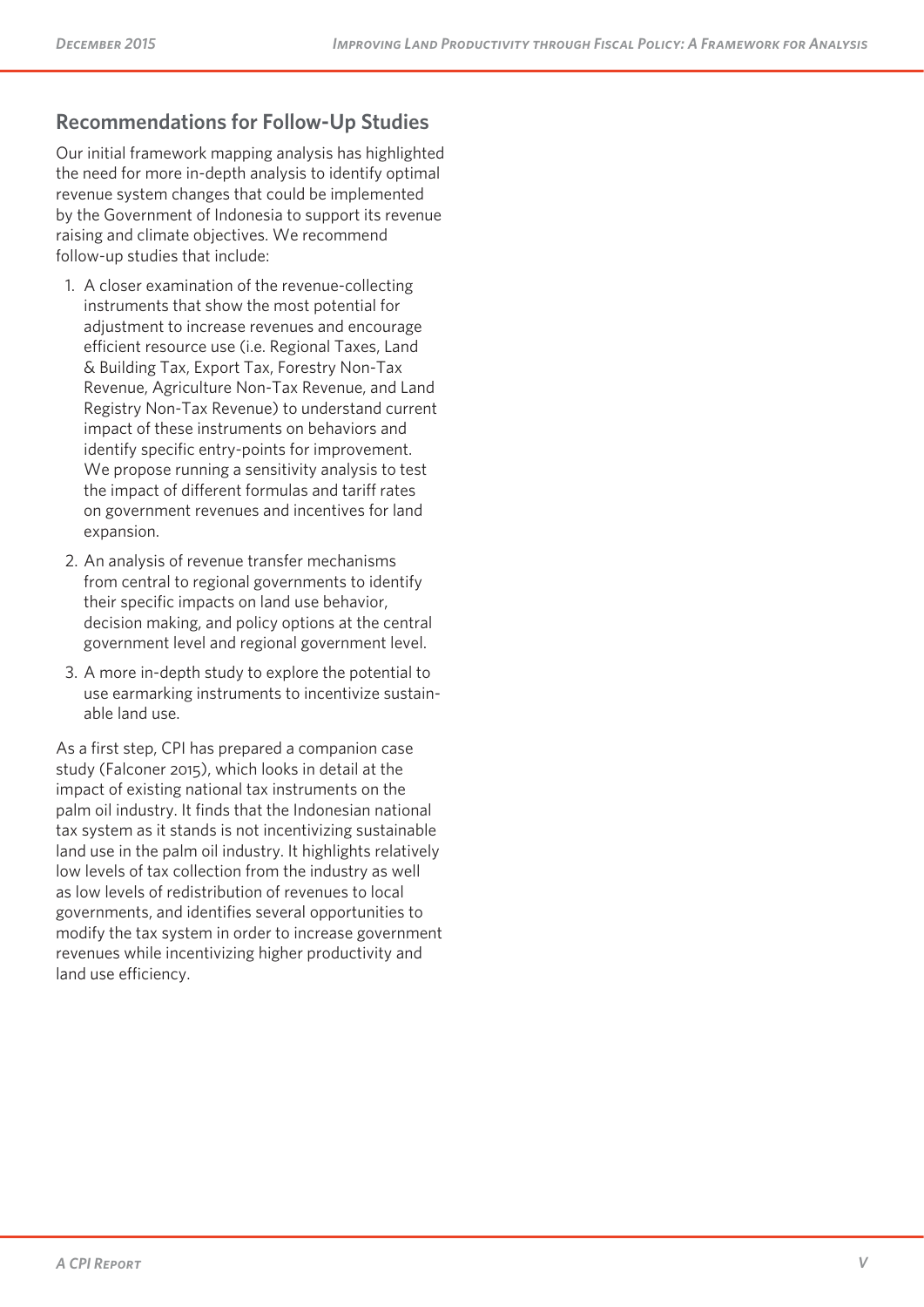Matrix assessment of major land use industry revenue collection instruments and their potentials to be adjusted to increase revenues and encourage efficient resource use

| <b>CRITERIA</b>                 |                                                |                                                        |                             |                                     |                                                       |  |
|---------------------------------|------------------------------------------------|--------------------------------------------------------|-----------------------------|-------------------------------------|-------------------------------------------------------|--|
| <b>INSTRUMENT</b><br><b>TAX</b> | POTENTIAL<br><b>FOR</b><br><b>OPTIMIZATION</b> | POTENTIAL TO<br>DISCOURAGE<br>LAND<br><b>EXPANSION</b> | <b>EASE OF</b><br>AMENDMENT | <b>FLEXIBILITY OF</b><br>ALLOCATION | <b>LIKELIHOOD</b><br><b>FOR</b><br><b>IMPROVEMENT</b> |  |
| <b>Income Tax</b>               | Medium                                         | No                                                     | Low                         | Low                                 | Low                                                   |  |
| Land &<br><b>Building</b>       | Medium                                         | Yes                                                    | Medium                      | Low                                 | <b>High</b>                                           |  |
| VAT                             | Medium                                         | No                                                     | Low                         | Low                                 | Low                                                   |  |
| <b>Export Tax</b>               | High                                           | <b>No</b>                                              | Medium                      | Low                                 | <b>High</b>                                           |  |
| Regional<br>Taxes               | Low                                            | Mostly no                                              | Medium                      | Low                                 | Medium                                                |  |
| NON-TAX                         |                                                |                                                        |                             |                                     |                                                       |  |
| Forestry                        | High                                           | Yes                                                    | Medium                      | Medium                              | <b>High</b>                                           |  |
| Agriculture                     | Medium                                         | No                                                     | Medium                      | Medium                              | <b>High</b>                                           |  |
| Oil & Gas                       | Low                                            | <b>No</b>                                              | Medium                      | Medium                              | Medium                                                |  |
| Mining                          | Low                                            | Mostly no                                              | Medium                      | Medium                              | Medium                                                |  |
| Geothermal                      | Low                                            | Mostly no                                              | Medium                      | Medium                              | Medium                                                |  |
| Land<br>Registry                | Low                                            | Yes                                                    | Medium                      | Medium                              | <b>High</b>                                           |  |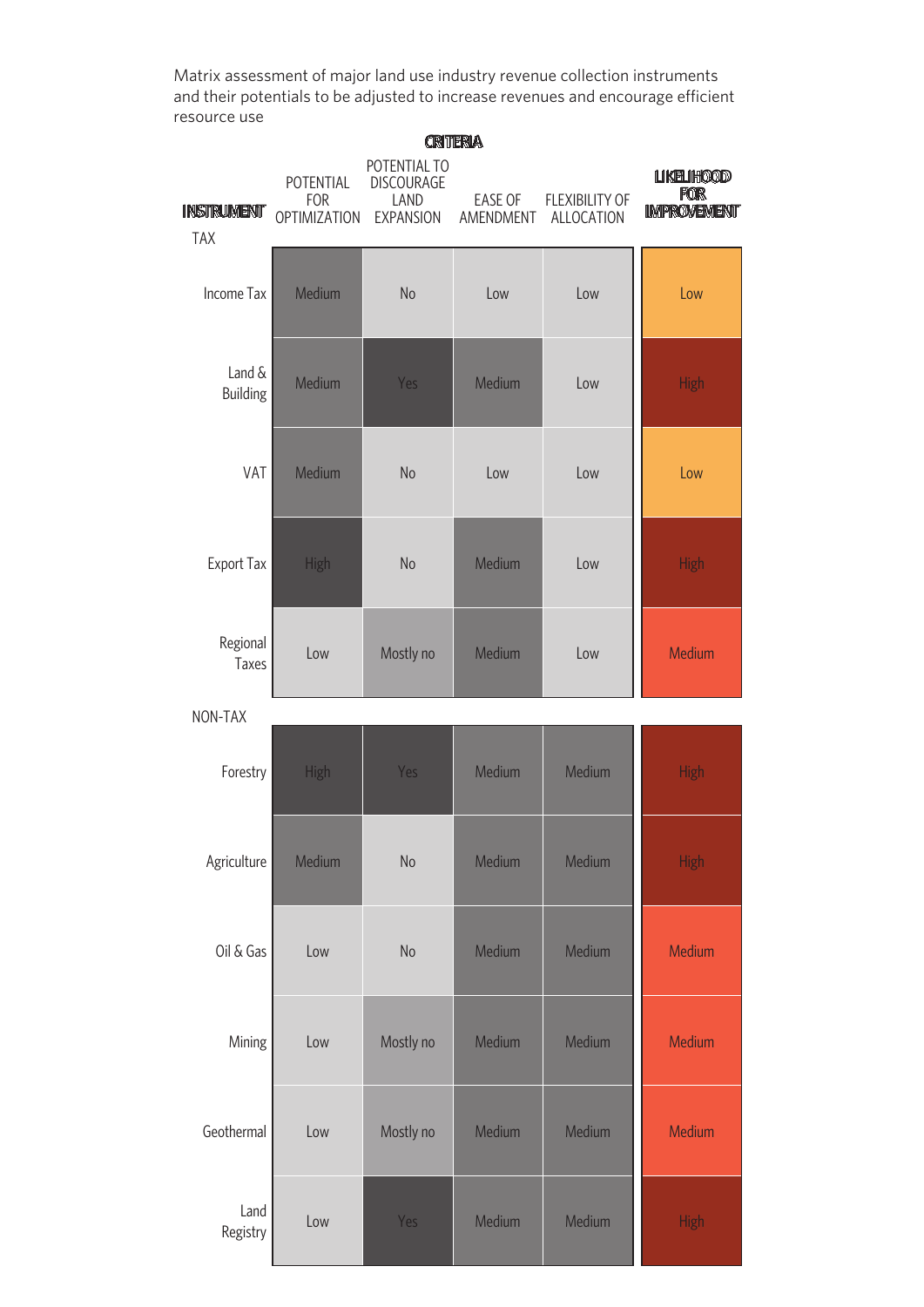Potentials associated with central-to-regional revenue transfers



Potentials associated with revenue earmarking

**INSTRUMENT** OPTIMIZATION AMENDMENT **LIKELIHOOD FOR IMPROVEMENT** POTENTIAL FOR EASE OF FLEXIBILITY OF ALLOCATION Non-Tax Revenue High Medium High High Special Allocation Fund Low Medium Medium Nedium Adjustment tinent Low Medium High High High

**CRITERIA**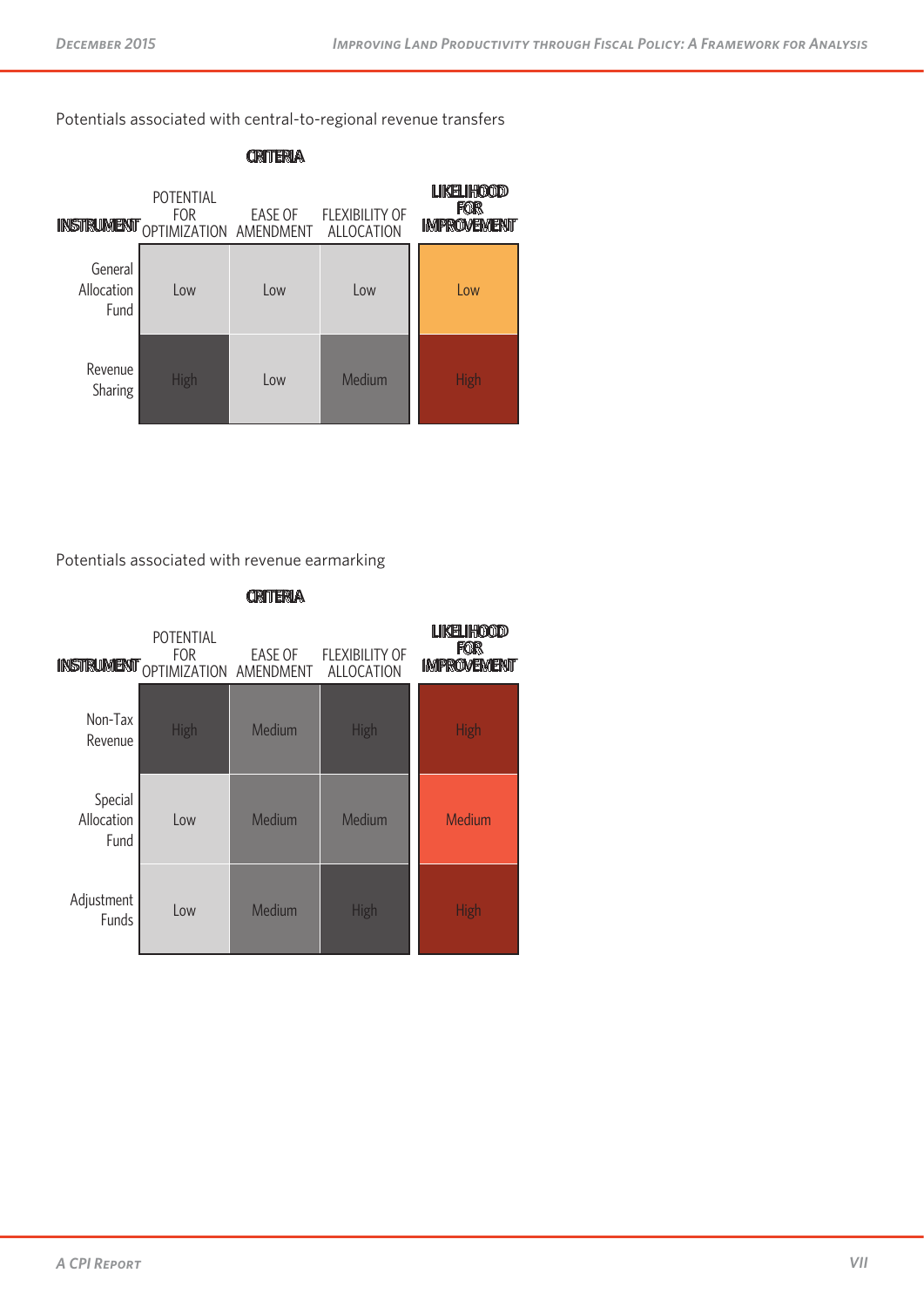# **Contents**

| 1. |     | <b>INTRODUCTION</b> |                                                                     | 1              |
|----|-----|---------------------|---------------------------------------------------------------------|----------------|
| 2. |     | <b>METHODOLOGY</b>  |                                                                     | $\overline{2}$ |
|    | 2.1 |                     | METHODOLOGY TO DETERMINE POTENTIAL FOR REVENUE OPTIMIZATION         | $\overline{2}$ |
|    | 2.2 |                     | METHODOLOGY TO DETERMINE POTENTIAL TO DISCOURAGE LAND EXPANSION     | $\overline{2}$ |
|    | 2.3 |                     | METHODOLOGY TO DETERMINE POTENTIAL FOR REGULATORY AMENDMENT         | 3              |
|    | 2.4 |                     | METHODOLOGY TO DETERMINE FLEXIBILITY OF DISTRIBUTION AND ALLOCATION | 3              |
| 3. |     |                     | <b>TAXATION AND NON-TAXATION REVENUE COLLECTION INSTRUMENTS</b>     | $\overline{4}$ |
|    | 3.1 |                     | TAX REVENUE INSTRUMENTS                                             | 6              |
|    |     | 3.1.1               | Income Tax                                                          | 6              |
|    |     | 3.1.2               | Value Added Tax (VAT)                                               | 6              |
|    |     | 3.1.3               | Land & Building Tax                                                 | $\overline{7}$ |
|    |     | 3.1.4               | Export Tax                                                          | 8              |
|    |     | 3.1.5               | Regional Taxes                                                      | 8              |
|    | 3.2 |                     | NON-TAX REVENUE INSTRUMENTS                                         | 10             |
|    |     | 3.2.1               | Forestry Non-tax Revenue                                            | 10             |
|    |     | 3.2.2               | Energy & Mineral Resources Non-tax Revenue                          | 10             |
|    |     | 3.2.3               | National Land Registry Non-tax Revenue                              | 11             |
|    |     |                     | 3.2.4 Agriculture Non-tax Revenue                                   | 12             |
| 4. |     |                     | HOW REVENUES ARE DISTRIBUTED FROM CENTRAL TO LOCAL GOVERNMENT       | 14             |
|    | 4.1 |                     | <b>GENERAL ALLOCATION FUND</b>                                      | 15             |
|    | 4.2 |                     | REVENUE SHARING                                                     | 15             |
| 5. |     |                     | <b>EARMARKING CENTRAL TRANSFERS TO OPTIMIZE LAND USE</b>            | 17             |
|    | 5.1 |                     | EARMARKING TO SUPPORT CENTRAL GOVERNMENT PROGRAMS                   | 17             |
|    | 5.2 |                     | EARMARKING TO SUPPORT REGIONAL GOVERNMENT PROGRAMS                  | 18             |
|    |     | 5.2.1               | Special Allocation Fund (SAF)                                       | 18             |
|    |     |                     | 5.2.2 Adjustment Funds                                              | 18             |
| 6. |     |                     | <b>CONCLUSIONS AND NEXT STEPS</b>                                   | 20             |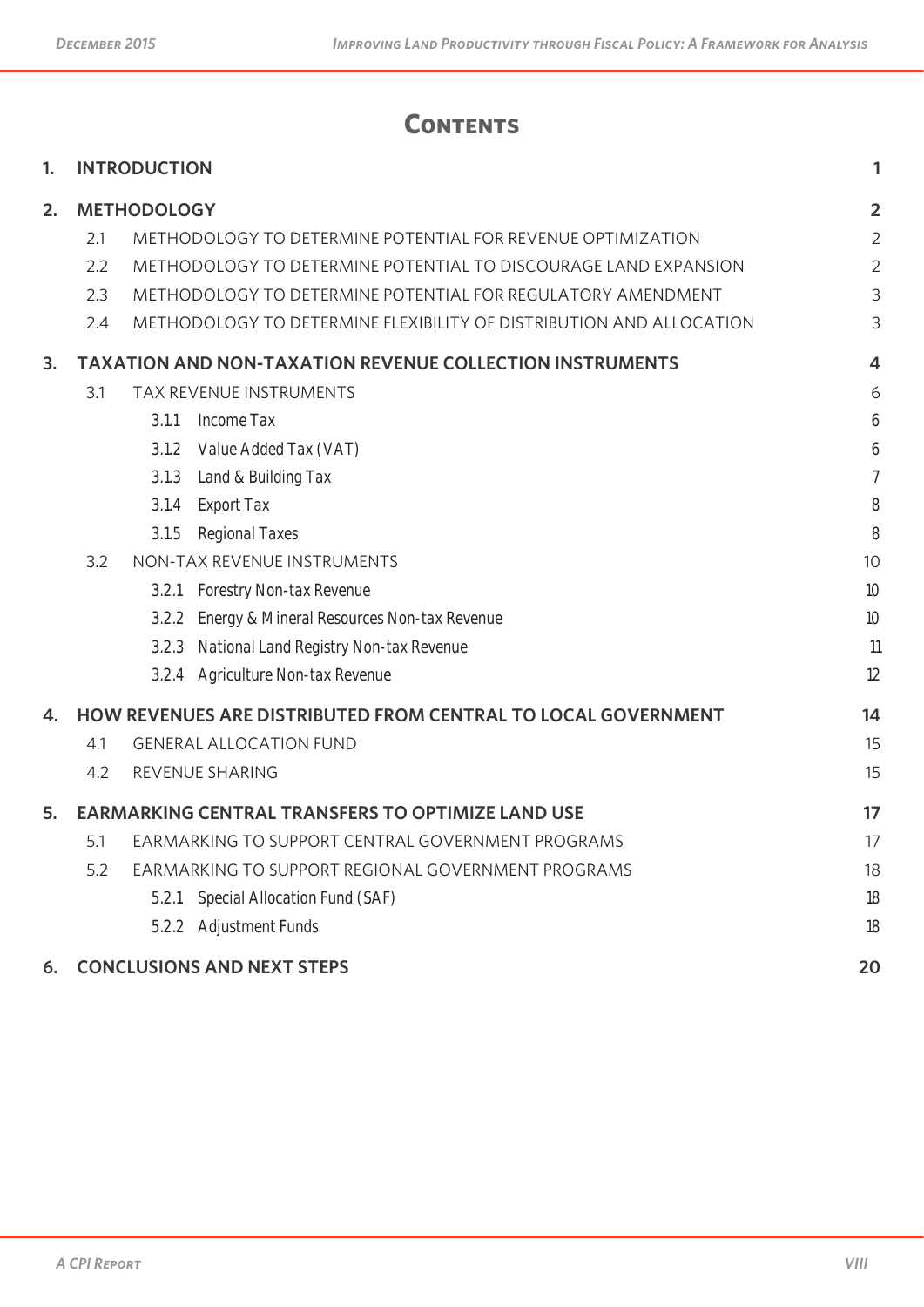# **1. Introduction**

The natural resource development sectors, including forestry, oil and gas, mining, and agriculture, are some of Indonesia's leading drivers of deforestation and greenhouse gas emissions (PEACE 2007). Four million hectares of forest land was released for agriculture and crops between 2002 and 2010. Five and a half million hectares of pristine natural forest were deforested and turned into logging for pulp and paper concessions between 1995 and 2003, and four million hectares of forest loss between 1985 and 1997 was attributed to the expansion of small-scale agriculture (Indrarto et.al 2012). Combined, these areas represent a landmass equal to three-quarters the size of Java. These sectors also collectively contribute two-thirds of Indonesia's greenhouse gas emissions. However, they also account for a significant share of Indonesia's economy, contributing about one-third of national revenue and nearly half of Indonesia's GDP.

Indonesia therefore faces challenges reconciling ambitious plans to increase government revenue and maintain economic growth while at the same time reducing deforestation. The government's 2015 target revenue from taxes of IDR 1,294 trillion per annum, the highest revenue-growth goal in Indonesia's history, is 21% higher than 2014.<sup>1</sup> The government also has a target to reduce greenhouse gas emissions by 26% by 2020, primarily by curbing deforestation.

Achieving these dual targets will require a close examination of how public policy impacts the allocation, management and use of natural resources, and the opportunities to realign policies to support growth and increase government revenue without driving more land expansion.

The good news is that there is reason to believe opportunities exist in the sector to improve inefficiencies in the way revenue is collected and distributed. For example, data shows that while there is observable GDP growth in the mining, oil and gas, agriculture, and forestry sectors, government revenue from these sectors is not experiencing the same growth rates (Ministry of Finance 2013). And while the tax-to-GDP ratios of some sectors, such as oil and gas and mining, are moderately healthy, other sectors, such as agriculture, are under-performing. For example, the taxto-GDP ratio of agriculture is estimated at 1.2% while for mining it is  $6.3\%$  (Prastowo 2013).<sup>2</sup> Both of these ratios

are well below Indonesia's average tax-to-GDP ratio of 12% (Arnold 2012).

This study aims to identify opportunities to adjust government collection and distribution instruments to increase efficiency in revenues without encouraging further land expansion.

Chapter 2 explains our methodology before describing and mapping all the relevant tax and levy collection instruments in Chapter 3. Chapter 4 explores in more detail the mechanisms that transfer state revenue from central to regional governments and may offer potential to meet Indonesia's land use and revenue goals. Chapter 5 considers how earmarking mechanisms may allocate revenue to sustainable land use activities and Chapter 6 draws final conclusions and outlines next steps.

<sup>1</sup> Tax revenue target in 2014 was IDR 1,072 trillion, however, realization was IDR 982 trillion.

<sup>2</sup> The estimated tax-to-GDP ratio include personal and corporate income

tax, and value-added tax.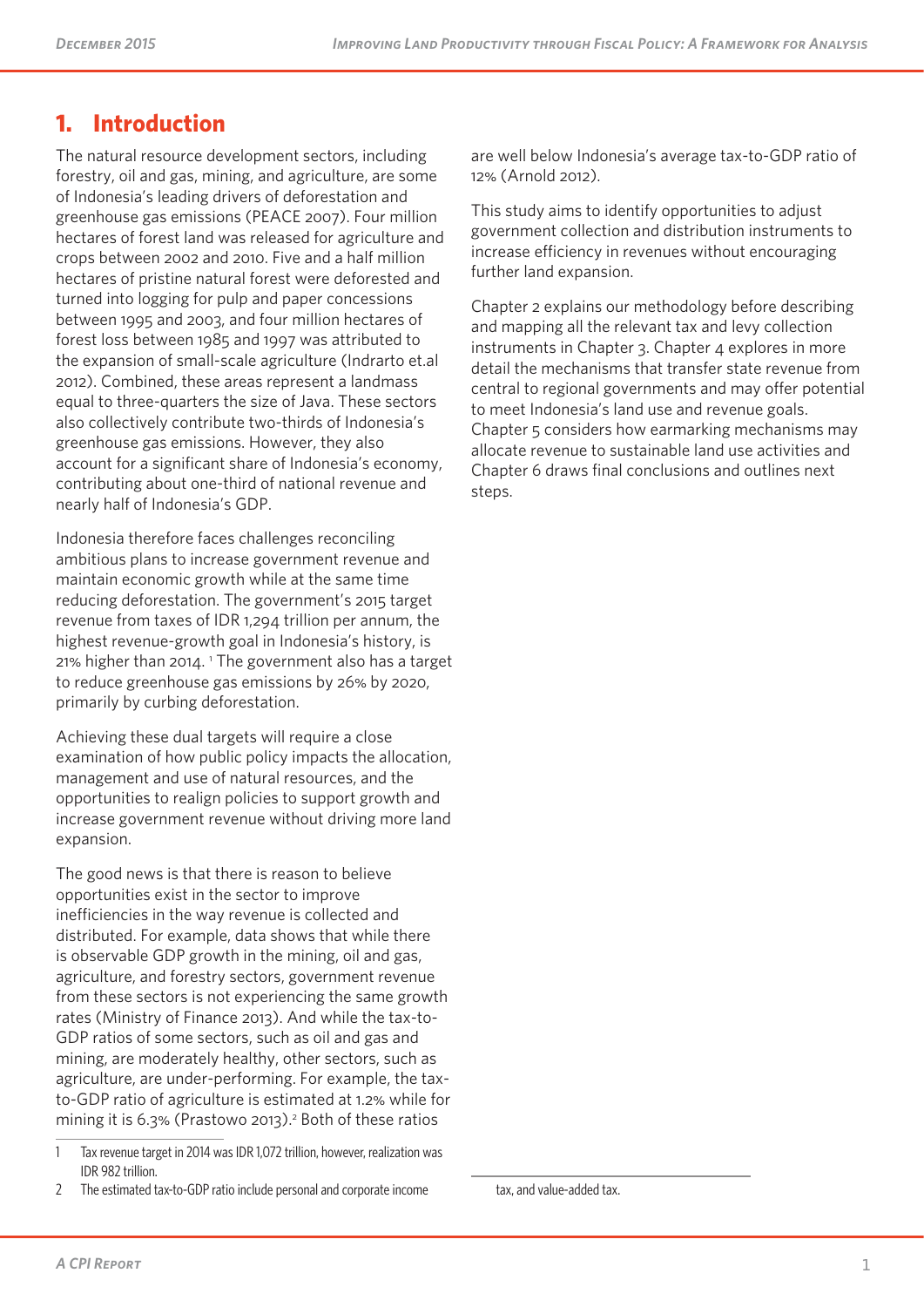# **2. Methodology**

This study provides a framework to assess opportunities to improve revenue collection and distribution instruments in the land use sector. Analysis is limited to land use tax and non-tax<sup>3</sup> laws and regulations pertaining to forestry, agriculture, oil and gas, mining, and geothermal energy.4 The revenue figures are analyzed using the Central Government Financial Report and the Local Government Disbursement Report, both for 2013 and published by the Ministry of Finance.

We also analyze the opportunities to adjust central to regional revenue transfers to better meet Indonesia's goals. The central government shares two types of revenue with provincial and district-level regional governments, namely tax and natural resources non-tax revenue. Here, "natural resource non-tax revenue" refers to non-tax revenue from the forestry, mining, oil, gas, geothermal, and fisheries sectors. This paper addresses each of these natural resource sectors, with the exception of fisheries, which is not relevant to land use. In addition, we also consider non-tax revenue collected by the National Land Registry (Badan Pertanahan Nasional – BPN) which is directly relevant to land use.<sup>5</sup>

To assess the potential to reform or adjust revenue instruments, we propose a framework that categorizes potential across four factors, as illustrated in Table 1:

- 1. Potential for revenue **optimization**, indicated by the revenue-collection realization rate and its size relative to total revenue;
- 2. Potential to **discourage land expansion**, indicated by whether the instrument's calculation is based on

land size or production factors ; and

- 3. Whether it is relatively easy or difficult to **amend the regulation**; and
- 4. Whether it is relatively easy to adjust **how a revenue is allocated** and distributed.

Together, these criteria indicate the overall potential for each instrument to be modified and improved in a way that would help the government meet its goals to increase revenues without land expansion.

We collect data from publicly available sources such as the Central Government Financial Report 2013, which includes figures on collected tax and non-tax revenue, in addition to the revenue collection target. Finance Minister Regulations are used to obtain Revenue Sharing figures.

### **2.1 Methodology to determine potential for revenue optimization**

To measure potential for revenue optimization, we asses each instrument's revenue-collection realization rate and compare it with its planned or target value as stipulated by the Government of Indonesia in its annual budget. The realization rate is the percentage of actual revenue collected value against the planned or targeted value. Low realization rates, for example, less than 70% of target revenues, may suggest problems in revenue collection. Realization rates substantially greater than 100% may suggest planned revenue targets are inadequate. Both cases indicate potential to optimize revenues through tailored adjustments. We also look at each instrument's proportionate contribution to total revenue to understand its relative importance.

| able if matrix of four categories as indicated by the column market. Chilena . |                                                |                                                        |                                |                                 |                                            |
|--------------------------------------------------------------------------------|------------------------------------------------|--------------------------------------------------------|--------------------------------|---------------------------------|--------------------------------------------|
|                                                                                |                                                |                                                        |                                |                                 |                                            |
| <b>INSTRUMENT</b>                                                              | <b>1. POTENTIAL FOR</b><br><b>OPTIMIZATION</b> | 2. POTENTIAL TO<br>DISCOURAGE LAND<br><b>EXPANSION</b> | 3. FASE OF<br><b>AMFNDMFNT</b> | 4. ELEXIBILITY OF<br>ALLOCATION | <b>POTENTIAL FOR</b><br><b>IMPROVEMENT</b> |

Table 1. Matrix of four categories as indicated by the column marked "Criteria".

3 "Non-tax State Revenue" or "Penerimaan Negara Bukan Pajak" or "PNBP" is a legal term to describe all revenues received by government that are not taxes as regulated in Law No. 20 of 1997, such as natural resource royalties, revenue from state asset management, grants, and charges and fees for government services.

- 4 Geothermal is now considered separate from the mining sector under Law No. 21 of 2014 on Geothermal.
- 5 According to Government Regulation No. 13/2010, non-tax revenue collected by the National Land Registry includes service fee for plot survey and mapping, land registration, land valuation, and certification.

### **2.2 Methodology to determine potential to discourage land expansion**

Regulatory analysis is used to examine how revenue is calculated with respect to each instrument. Where land is a basis for revenue collection, we differentiate instruments that are based on land size, from those that are based on production. Instruments that are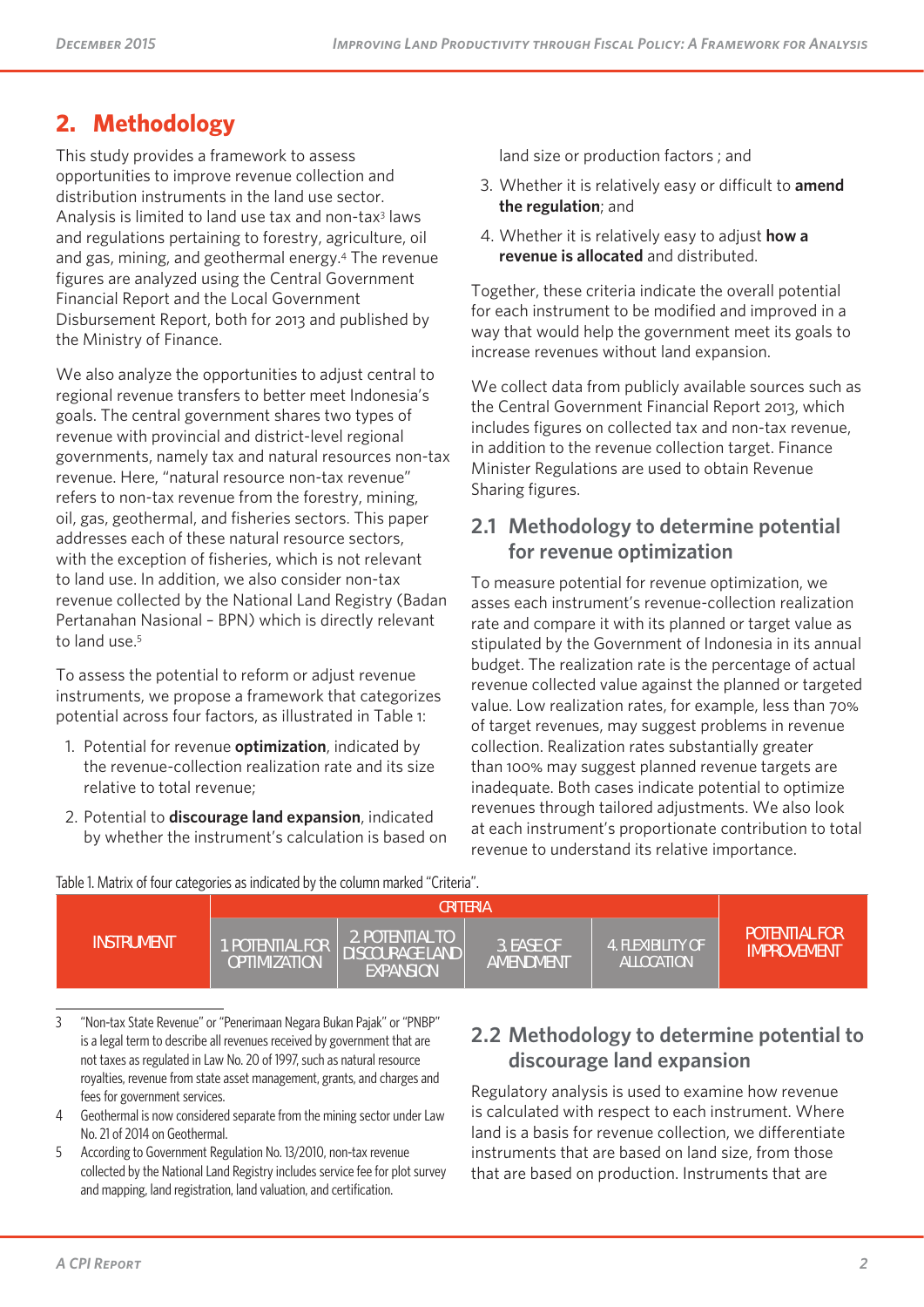based on land size have more potential to influence decisions related to land expansion. For example, some instruments, such as the Land and Building Tax, stipulate land size as a component. Other instruments, such as Income Tax, are calculated using net income, suggesting that the amount of tax collection will depend on the profitability of the individual or corporation.

### **2.3 Methodology to determine potential for regulatory amendment**

To determine their potential for amendment, instruments are analyzed according to their legal basis following the hierarchy of law and regulations. Figure 1 shows regulation types by order of hierarchy. Each regulation must be an implementation of, or at least consistent with, a higher-ranked regulation.

The higher the hierarchy of the regulation, the harder it is to enact or make amendments. Laws are enacted with the joint approval of the President and the House of Representatives. Government Regulations and Presidential Regulations are enacted by the President, often with input from various ministries and institutions. Ministerial Regulations are enacted by a Minister. There is an absence of any clear hierarchy between a Regional Regulation, Ministerial Regulation, and Institutional

Regulation, which often results in disharmony or overlap.

### **2.4 Methodology to determine flexibility of distribution and allocation**

Allocation of revenues to sustainable revenuegenerating activities can also help the government meet its dual goals. Flexibility of the instruments in terms of distribution and allocation is important as currently no specific instrument is dedicated to channel climate finance or incentivize sustainable land use (Ampri, I. et.al. 2014).

A regulatory analysis reveals how collected revenue is allocated and distributed. For example, part of the state budget is allocated to regional governments through the Revenue-Sharing regulation which specifies formulas and percentages to guide allocations. Other revenue distribution instruments such as the Adjustment Funds are not allocated according to a formula or percentage, making their allocations more flexible. Regulatory analysis identifies whether revenue distribution instruments allows for flexibility in determining how revenue is allocated to specific activities and distributed to regional governments.



#### Figure 1. Hierarchy of Regulations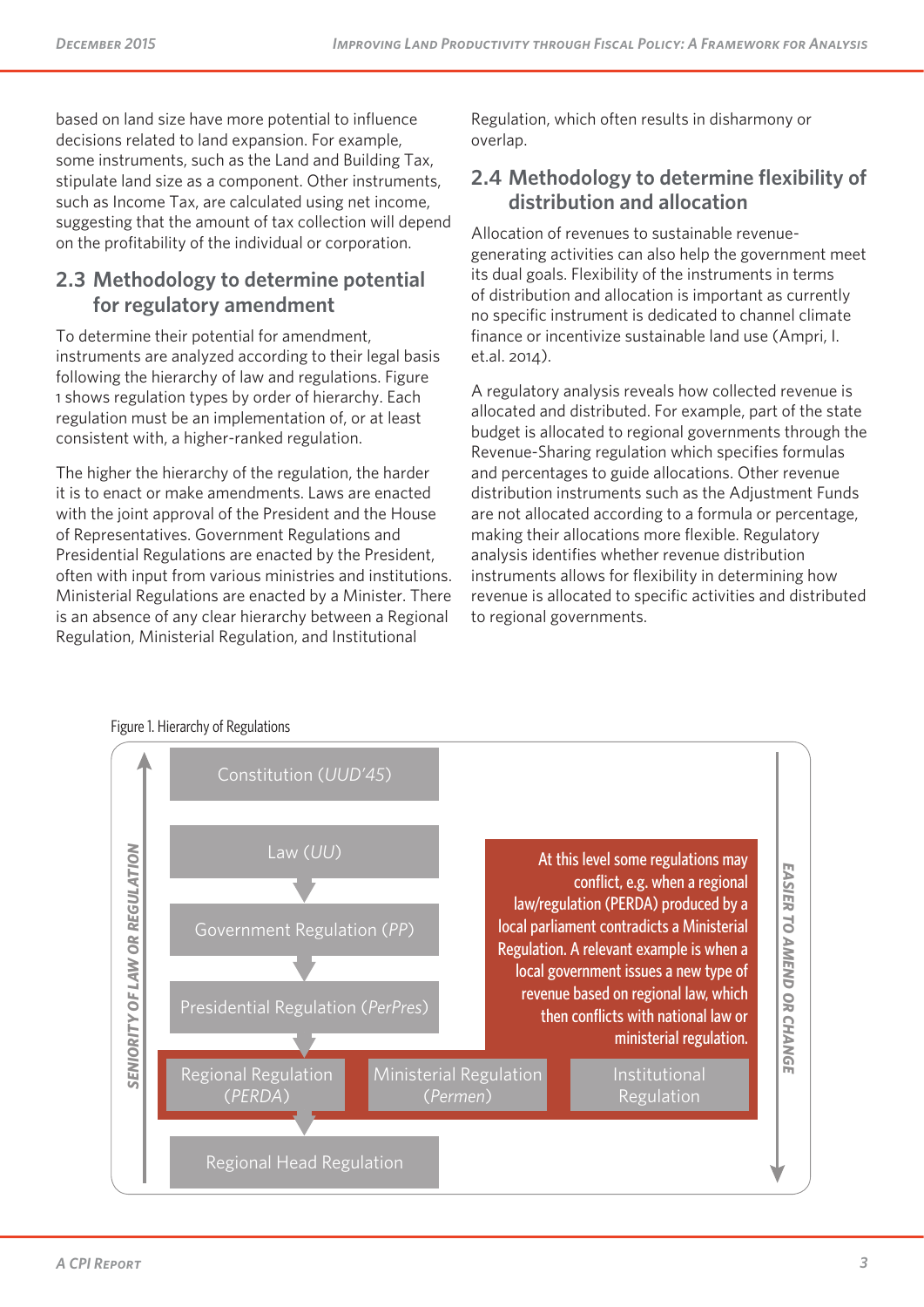# **3. Taxation and Non-taxation Revenue Collection Instruments**

*Land and building tax, export tax, and forestry, agriculture, and land registry non-tax revenue instruments show the greatest potential for improvements that would help the government meet its revenue and land use goals.* 

Levies have the double function of being both revenueraising instruments and tools to incentivize certain behaviors. From an incentive point of view, levies based on land size may encourage more conservative land use, while levies based on production might motivate lower productivity on greater acreage.

Our analysis reveals that eight out of eleven revenue streams in Indonesia derive from instruments calculated on the basis of production instead of land size. Very few instruments that put a levy on land size exist. Of the three instruments based on land size, two have fallen short of their targeted revenue collections. This indicates that there is potential to increase the use of land-size based fiscal instruments, and potential to improve collections where they are applied. We also find that there is an opportunity to improve fiscal instruments to encourage more productivity per hectare instead of land expansion, for example by amending Forest Resource Collection Fees so as to impose fees at market value.

In terms of whether policy changes are possible, we find that tax formulas are more difficult to amend than non-tax formulas. This is because all tax instruments are based on a law, and all non-tax collecting instruments are based on a government regulation. However, the tariff rates of some instruments can be adjusted relatively easily. As for how the instruments allocate state budget funds, we find that non-tax instruments have been earmarked and therefore show flexibility to be allocated towards land use activities, however tax instruments have not been earmarked (with the exception of a few regional taxes). This makes tax instruments less flexible in their allocation.

Table 1 lists all the collection instruments and our findings of their respective potentials to increase revenue, discourage land expansion, and ease of reform. In the following sections we discuss each of these instruments in more detail.<sup>6</sup>

Figure 2 illustrates the categories of tax and non-tax revenue instruments, which agency collects them, and their disbursement channels.

6 Note that according to Finance-Home Affairs Joint Minister Regulation (No. 15/PMK.07/2014 and No.10/2014, Urban and Rural Land and Building Tax is transferred to local government and have become regional taxes.

#### **Box 2: A word on Tax Revenue versus Non-Tax Revenue**

Laws and Government Regulations determine the types of tax and non-tax revenue that can be collected, as well as its tax objects (what is taxed) and subjects (who is taxed), whereas specific formulas and rates for calculation of tax and non-tax revenues are typically regulated in Ministerial Regulations or Ministerial Decrees. This is relevant because the hierarchy of regulations affect the ease of change. For example it is easier to improve formulas, rates and calculations regulated by Ministerial Decree than to change types, subjects, and objects of taxes.

| Tax revenue is enacted by law<br>and consists of: | Non-tax State Revenues (PNBP) are enacted by<br>Government Regulations, and categorized according to the<br>collecting institution. Four types are relevant to land use: |
|---------------------------------------------------|--------------------------------------------------------------------------------------------------------------------------------------------------------------------------|
| • Income Tax (individual and corporate)           | • Non-tax instruments set by the Ministry of Forestry                                                                                                                    |
| • Value Added Tax                                 | . Non-tax instruments set by the Ministry of Energy and<br><b>Mineral Resources</b>                                                                                      |
| • Land & Building Tax                             | . Non-tax instruments set by the National Land Registry<br>(BPN)                                                                                                         |
|                                                   | • Export Tax (also known as Customs Duty) • Non-tax instruments set by the Ministry of Agriculture                                                                       |
| • Regional Taxes                                  |                                                                                                                                                                          |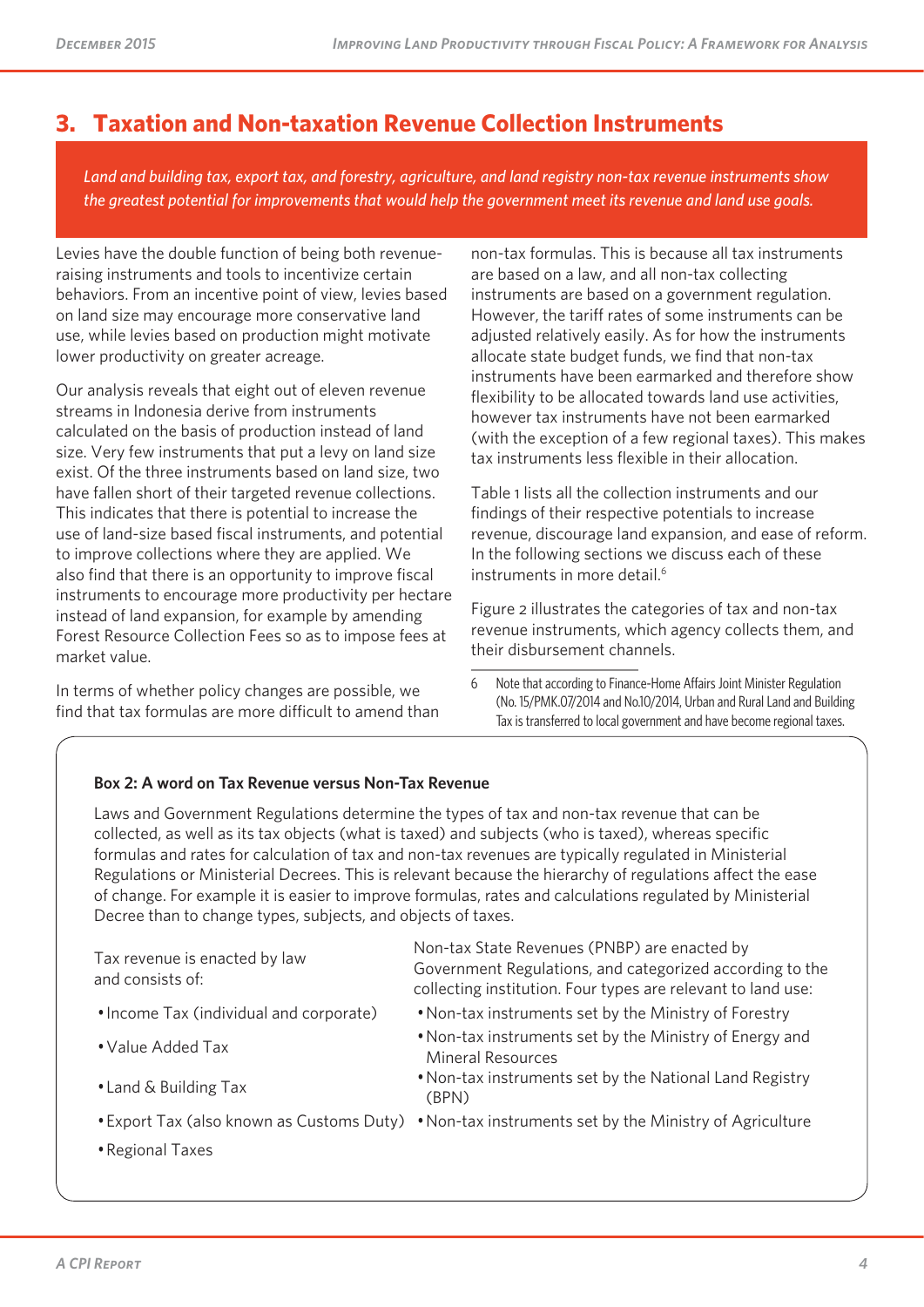Table 1. Matrix assessment of major land use industry revenue collection instruments and their potentials to be adjusted to increase revenues and encourage efficient resource use

| <b>INSTRUMENT</b><br><b>TAX</b> | POTENTIAL<br><b>FOR</b><br><b>OPTIMIZATION</b> | POTENTIAL TO<br><b>DISCOURAGE</b><br>LAND<br><b>EXPANSION</b> | EASE OF<br>AMENDMENT | <b>FLEXIBILITY OF</b><br>ALLOCATION | <b>LIKELIHOOD</b><br><b>FOR</b><br><b>IMPROVEMENT</b> |
|---------------------------------|------------------------------------------------|---------------------------------------------------------------|----------------------|-------------------------------------|-------------------------------------------------------|
| <b>Income Tax</b>               | Medium                                         | <b>No</b>                                                     | Low                  | Low                                 | Low                                                   |
| Land &<br><b>Building</b>       | Medium                                         | Yes                                                           | Medium               | Low                                 | <b>High</b>                                           |
| VAT                             | Medium                                         | <b>No</b>                                                     | Low                  | Low                                 | Low                                                   |
| <b>Export Tax</b>               | <b>High</b>                                    | <b>No</b>                                                     | Medium               | Low                                 | <b>High</b>                                           |
| Regional<br><b>Taxes</b>        | Low                                            | Mostly no                                                     | Medium               | Low                                 | Medium                                                |
| NON-TAX                         |                                                |                                                               |                      |                                     |                                                       |
| Forestry                        | High                                           | Yes                                                           | Medium               | Medium                              | <b>High</b>                                           |
| Agriculture                     | Medium                                         | No                                                            | Medium               | Medium                              | <b>High</b>                                           |
| Oil & Gas                       | Low                                            | No                                                            | Medium               | Medium                              | Medium                                                |
| Mining                          | Low                                            | Mostly no                                                     | Medium               | Medium                              | Medium                                                |
| Geothermal                      | Low                                            | Mostly no                                                     | Medium               | Medium                              | Medium                                                |
| Land<br>Registry                | Low                                            | Yes                                                           | Medium               | Medium                              | <b>High</b>                                           |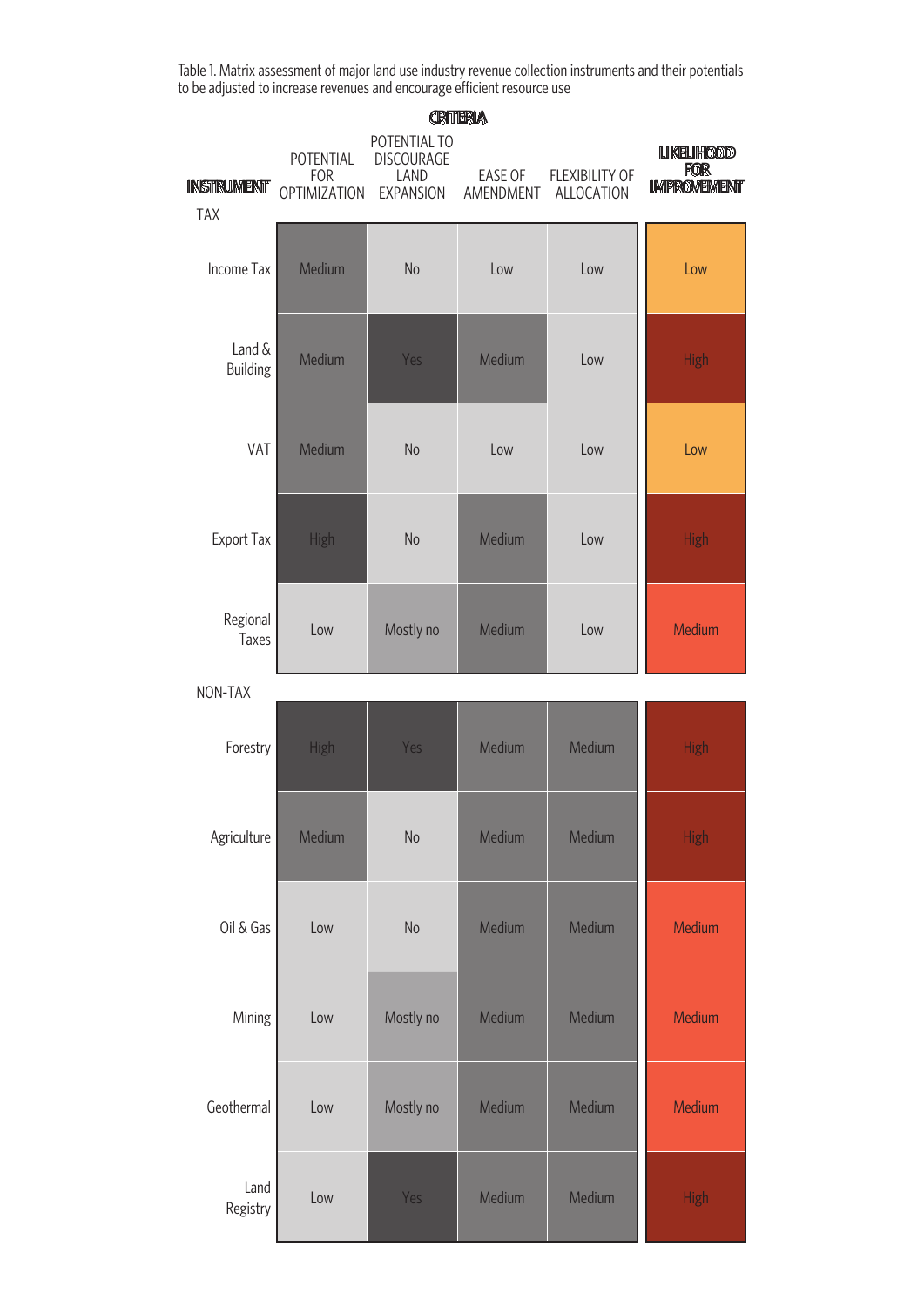Figure 2. Tax and Non-tax Revenue Flow



### **3.1 Tax Revenue Instruments**

#### **3.1.1 INCOME TAX**

*Income Tax, while contributing a relatively large share of revenue (39%), provides only medium potential for further optimization, and low potential for reform. Overall, we find opportunity to reform income tax to meet the government's growth and environmental goals without significant political changes is low.*

Income tax applies at a flat rate to income earned by corporations or legal entities and is progressively applied to individuals, the latter normally being withheld and paid by the company.<sup>7</sup> Corporate tax calculations are based on the following formula:<sup>8</sup>

[tax rate] x ([  $\frac{\text{gross}}{\text{revenue}}$ ] - [ costs to obtain, claim, ])

The tax rate is fixed at 25% for corporations and 20% for public companies. The formula for calculation of Corporate Income Tax is based on net income. At this rate, income tax revenue from corporations is the largest source of tax for Indonesia. In 2013 it contributed around USD 48 billion, which was 39% of the country's total tax revenue (MoF 2014a). Land use sectors – agriculture, mining, oil and gas – are estimated to have generated USD 11.4 billion or 24% of total income tax taxes. At 94%, the realization rate of Income Tax was also the highest among tax revenue mechanism, thus potential for further revenue optimization is medium. At the same time, there is no potential to discourage land optimization and tax reforms are difficult to accomplish. Overall, the potential to improve Income Tax to meet Indonesia's land use and revenue goals is low.

#### **3.1.2 VALUE ADDED TAX (VAT)**

*VAT provides the second largest share of central government revenue, but has only medium potential for further optimization, and low potential for reform. We see a low opportunity for VAT to be adjusted to help achieve the government's revenue-growth or environmental goals.* 

VAT is calculated as 10% of sales price applicable to goods and services transacted at each point in the

<sup>7</sup> Law No. 7 of 1983 as last amended by Law No. 36 of 2008

<sup>8</sup> Article 6, Law No. 7 of 1983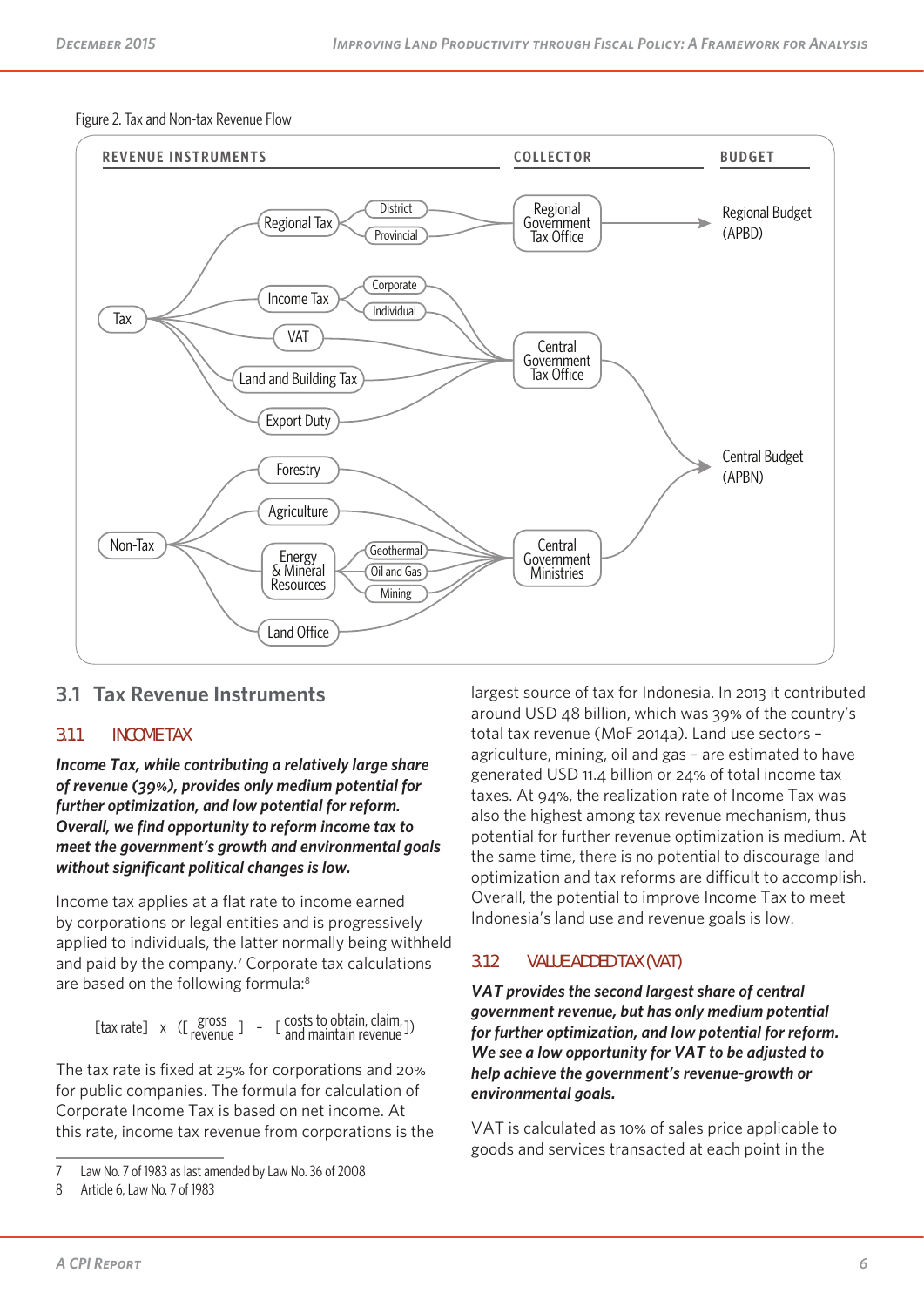supply chain.<sup>9</sup> Exemptions from VAT are available for certain strategic commodities related mostly to food security. Exemptions apply only to horticulture (fruits and vegetables) and certain food crops (rice, corn, soy, meal, and sago). Although VAT rules have been amended several times in recent years, amendments have only been focused on VAT exemptions and are difficult to accomplish.<sup>10</sup>

The sale price component means that the VAT calculation is based on production factors, in that the more output from business activities, the more is generated for taxable sale. VAT thus provides no potential to discourage land expansion.

The VAT contributed USD 37 billion or equal to 36% of Indonesia's tax revenue in 2013 (MoF 2014a). From this amount, it is estimated that only USD 1 billion came from land use (agriculture and mining) sectors. The realization of VAT revenue against its target was relatively lower (91%) compared to other taxes' revenue observed here, for instance, Income Tax, thus the potential for further revenue optimization is medium. Overall, the potential to improve VAT to meet Indonesia's land use and revenue goals is low.

#### **3.1.3 LAND & BUILDING TAX**

*The Land and Building Tax, which currently provides a very low share of revenue, has the largest potential of the tax instruments to discourage land expansion, and is relatively easy to reform. These factors suggest Land & Building Tax has high potential for improvement to support sustainable land use and realization of revenue collection goals.*

The Land & Building Tax is an annual tax that must be paid by all land license holders based on the following formula:11

| $0.5\%$    | 40%                                      | x ( | NJOP                            | $\sim$ $-$ | NJOTKP                                |  |
|------------|------------------------------------------|-----|---------------------------------|------------|---------------------------------------|--|
| [tax rate] | taxable<br>[ portion of ]<br>sales price |     | $\lbrack$ object sale $\lbrack$ |            | $[$ non-taxable $]$<br>sale value $]$ |  |

In addition, a transfer tax of 5% *Nilai Jual Objek Pajak*  (NJOP) is applied to any transfer of land and building and is payable by the seller. This tax is categorized as income tax from land sales.<sup>12</sup> A transfer duty of  $5\%$ NJOP is also payable by the buyer, but in this report, is categorized as Regional Tax.

Land size affects the object sale value NJOP. NJOP is not the actual sale price, but is determined by an Average Indicator Value for a certain Land Value Zone, and is normally set **lower** than the market price. The Ministry of Finance (Directorate-General of Taxation) determines the NJOP per square meter for each municipality, city, or tax office-administrative zone in Indonesia.13 The NJOP also differs depending on where the land is located - in an urban/rural zone, plantation, forestry, or mining zone.

For plantations, NJOP is calculated by taking into account not only the land value, but also the plant investment value. The formula for Plantation NJOP is: Plantation  $NJOP =$ 

(Land size x Land NJOP\*) + (Building size x Building NJOP) \*Land NJOP = Land Value + Standard Plant Investment

The use of a taxation formula that is based on land size has potential to discourage land expansion. In terms of potential for amendment, although the formula for Land & Building Tax is determined by a law, the NJOP's legal basis is a Ministerial Decree and the formula is reviewed every year. The government had plans earlier this year to scrap the NJOP and replace it with market value. If this change is implemented, tax collections would likely increase significantly, although further study is needed to make a robust estimate.

The potential for revenue optimization is moderate. The realization of Land and Building Tax was around 92%. However, the total generated – USD 2.4 billion - is relatively insignificant compared to other taxes. Total Land and Building Tax is low because the tax rate is low and the outdated NJOP does not reflect the actual

Law No. 8 of 1983, as last amended by Law No. 42 of 2009.

<sup>10</sup> Indonesia has a history of amending VAT regulations applicable to land use sectors. In the past, Government Regulation No. 12 of 2001 as amended by No. 31 of 2007 stipulated that various "strategic commodities" are exempted from VAT. The list of commodities have been revised four times but in general up until 2014, commodities from certain plantations (incl. palm oil, rubber, and coffee), horticulture, medicinal and decorative plants, food crops, forest and non-forest products (incl. wood, bamboo, and rattan), and fisheries were exempted from VAT. In 2014, after the regulation was brought to a Supreme Court material review by the Indonesian Chamber of Commerce (KADIN), the Supreme Court struck down parts of the regulation which exempted VAT from plantation produce, medicinal and decorative plants, food crops, and forest products.

<sup>11</sup> Law No. 12 of 1985 as last amended by Law No. 12 of 1994.

<sup>12</sup> GR 48/1994, GR 27/1995, GR 79/1999, GR 71/2008.

<sup>13</sup> DG Tax Regulation No. PER-60/PJ/2010 on Determination of NJOP as a basis for PBB Tax; Permenkeu No. 150/PMK.03/2010 on Classifications and Determination of NJOP as a Basis for PBB Tax; DG Tax Circular No. SE-140/ PJ/2010 on Guidelines to implement DG Tax Reg PER-60/2010.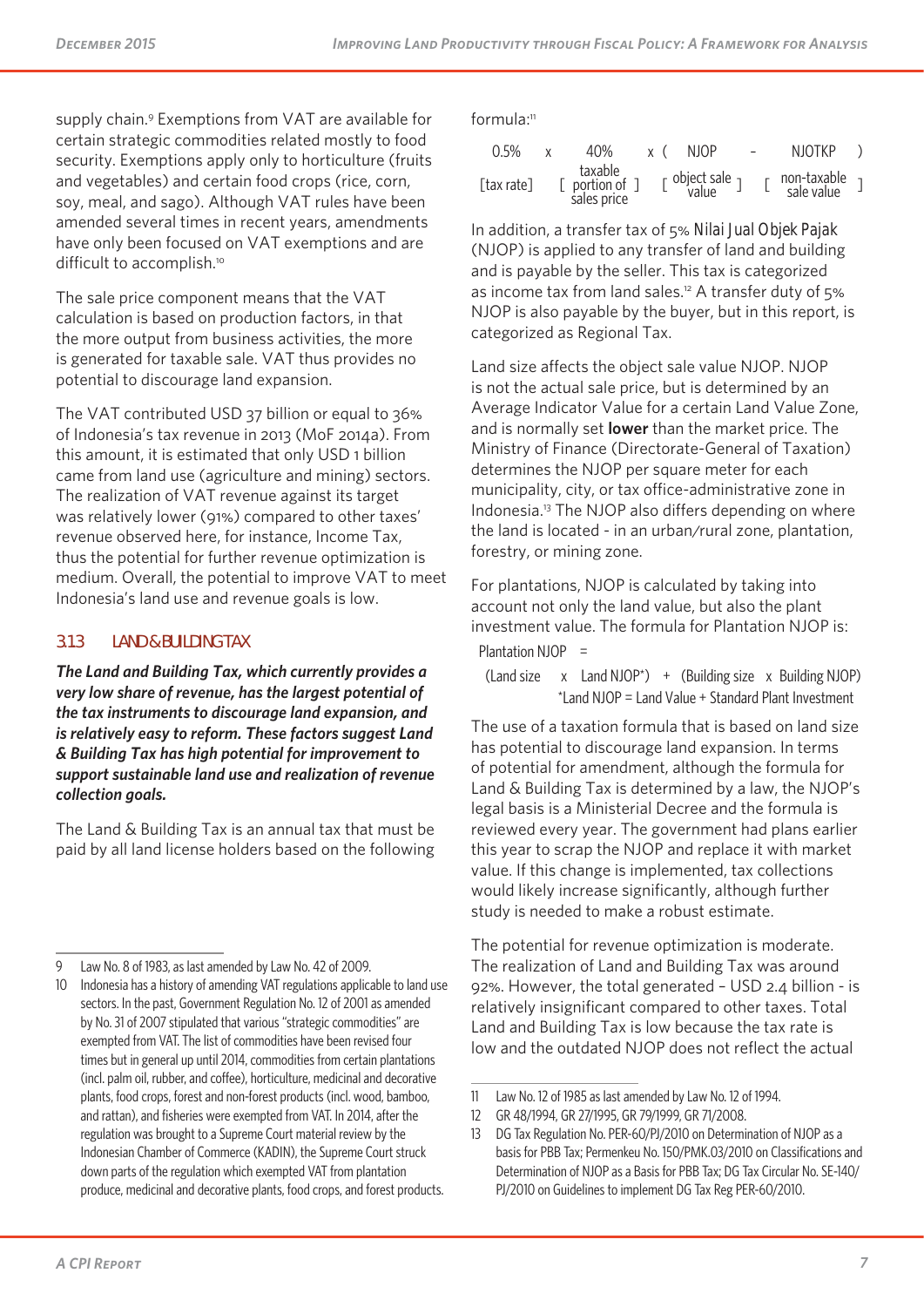market value of the land.

Overall, Land and Building Tax has medium potential for revenue optimization but high potential to discourage land expansion. There is also a significant potential to reform the Land and Building Tax, particularly the NJOP component of the tax formula to reflect market value instead of the currently "false" lower value of land.

#### **3.1.4 EXPORT TAX**

*The Export Tax provides the smallest source of tax revenue from land use sectors and has medium to low potential for reform. However, it is largely sourced from palm oil and mining exports and has high potential for further optimization. Overall, we see that Export Tax has high potential for improvement to support better land use.* 

The Export Tax is calculated based on the following formula:14

[ Export | x [ Object ] x [ Export Price ] x [ Currency ]<br>
L Duty Tariff ] x [ Unit ] x [ Export Price ] x [ Exchange ]

Since it is calculated against Price Per Unit, the Export Tax is a production-based tax, and is designed to incentivize the production of more processed goods. Palm oil products offer a good example of this differentiation as the tariff differs between upstream and value-added or more processed products. Table 2 shows the Export Duty Tariff differences between upstream and midstream products.<sup>15</sup> Export Tax's focus on production means that it has low potential to discourage land use.

The Export Duty Tariff is determined through a Minister of Finance Decree, thus the tariff is relatively easy to amend. Export Tax realization rates are among the lowest for tax revenues at around 90%, generating USD 1.5 billion – the smallest source of tax revenues discussed in this study.<sup>16</sup> However, the majority (USD 1.1 billion) came from land use such as agriculture – especially palm oil, 30-44% of total tax revenues (Falconer et.al 2015) – and mining. It could be an important instrument to meet land use goals if revenue from this tax is allocated to sustainable land use

#### Table 2. Export Tariff and Export Price of products

| <b>UPSTREAM</b>                                |                                    | <b>VALUE-ADDED UPSTREAM</b>             |               |  |
|------------------------------------------------|------------------------------------|-----------------------------------------|---------------|--|
| <b>PRODUCT</b>                                 | <b>TARIFF</b>                      | <b>PRODUCT</b>                          | <b>TARIFF</b> |  |
| Palm Oil Fruit Brunches,<br>Seedlings, Kernels | 40%                                | Crude Palm Oil (CPI)<br>and derivatives | $0 - 22.5%$   |  |
| Raw mineral ore                                | Banned from<br>export <sup>a</sup> | Mineral metals<br>concentrate           | 20-60%        |  |
| Wood veneer                                    | 15%                                | Processed wood                          | 5-10%         |  |

a Mineral ores used to be exported at a Duty Tariff of 20%. However, since Law No. 4 of 2009 on Mining came into effect in 2014, raw mineral exports were ultimately phased out whilst mining companies are obliged to build domestic smelters. The mineral concentrate duty tariffs were then introduced only recently in 2014.

> activities. Currently, the Palm Oil Fund currently being applied (see Box 3), it is another levy collected based on export value. This levy illustrates how export-based revenue can be spent specifically to improve land use, for example through a replanting program.

Overall, despite the Export Tax having a low potential to discourage land expansion, there is a relatively higher potential to amend the tariff, and a high potential for revenue optimization.

#### **3.1.5 REGIONAL TAXES**

*Regional Taxes are own-source revenues (OSR) for regions and have low potential for further optimization.*<sup>17</sup> *While some regional tax instruments have the potential to discourage land expansion, the majority do not, and there is only medium potential for reform. Overall we see medium potential for improvement of the Regional Tax to both discourage land expansion and support sustainable land use.*

Regional governments are allowed to collect regional taxes<sup>18</sup> within their area of jurisdiction, but the types of taxes are limited by central government.<sup>19</sup> Five types of provincial taxes may be collected and there are up to

<sup>14</sup> Law No. 10 of 1995 on Customs.

<sup>15</sup> PermenKeu 75/PMK.011/2012 as amended by 153/PMK.011/2014; KepmenKeu 142/KM.4/2014.

<sup>16</sup> This is also the case when it is compared with Import Tax or Duty, which was twice as large and had realization rate of 103%. Together, they are grouped into International Trade Tax.

<sup>17</sup> Own-Source Revenue (OSR) is revenue collected by local government including local tax, local levy, profit from local government owned enterprise, and others as stipulated in Law No. 33/2004 on Regional Balancing Fund and Law No. 28/2009 on Regional Tax and Levy.

<sup>18</sup> Regional Taxes are regulated under Law No. 28 of 2009 on Regional Tax and Levy

<sup>19</sup> Before the 2009 Law on Regional Tax and Retribution was enacted, regional taxation was not limited to an exhaustive list. Other regional taxes not listed were allowed as long as it fulfilled a certain criteria set out by a predecessor Law on regional taxes. However, these requirements were often violated by regional governments in an attempt to gain more own source revenue. Throughout 2004-2009, the central government has revoked 1691 Regional Regulations on retribution and tax (Solikhin et. al. 2011).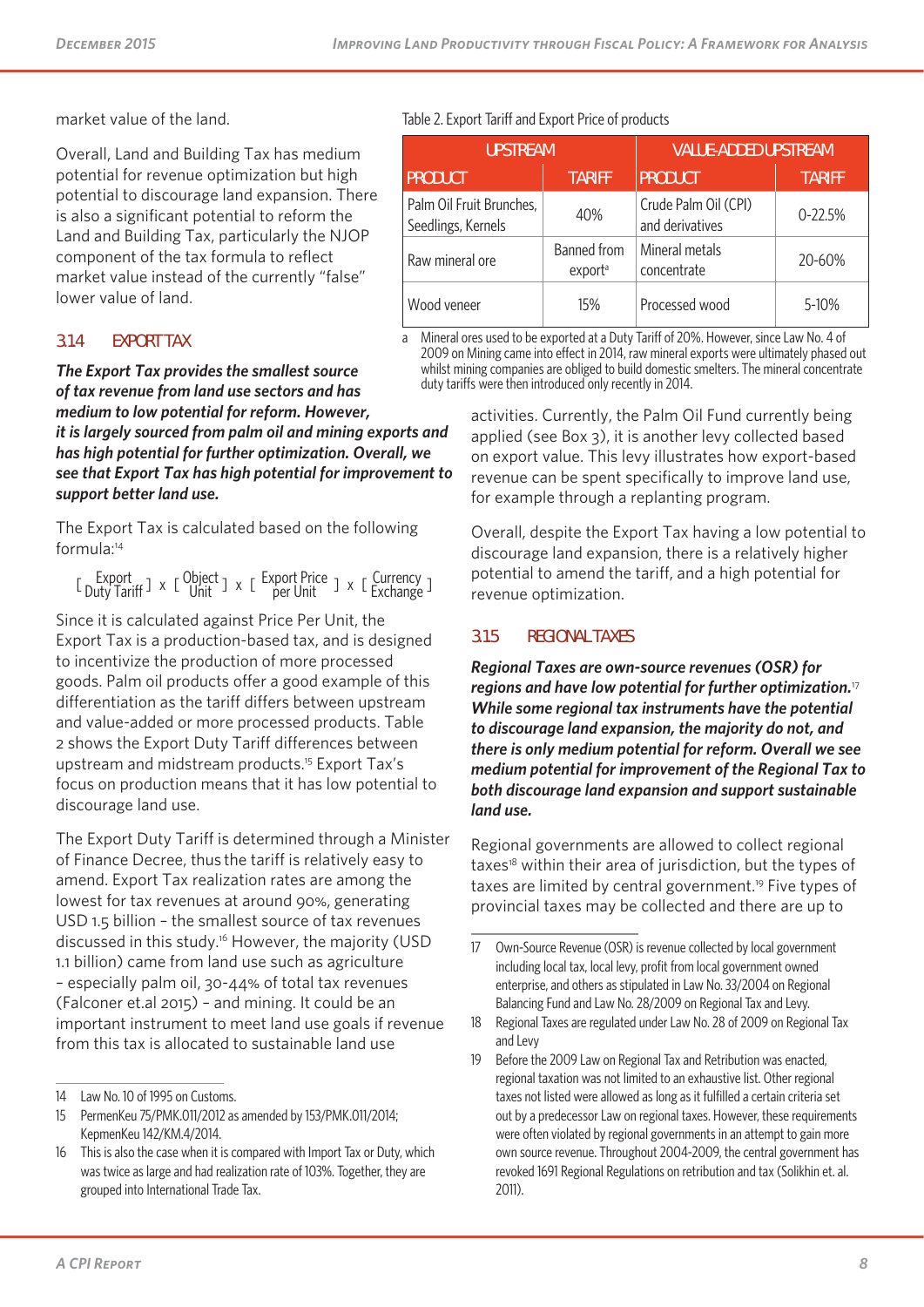#### **Box 3. "The Palm Oil Fund"**

In May 2015 the Government of Indonesia announced the enactment of a new export charge for Crude Palm Oil (CPO). Under the Presidential Regulation No. 61/2015 on the Palm Oil Fund, producers and exporters of CPO and its derivatives are required to pay a levy and transfer it into a special fund to subsidize biodiesel and fund palm oil research and development among other things. The tariff varies from \$10 to \$50 per ton depending on the product.

The Ministry of Finance has established a special public services agency (Badan Layanan Umum or "BLU") to manage the funds outside of the state budget (APBN) system. The Fund aims to collect USD 750 million revenue annually, and has planned to allocate the fund to develop oil palm plantation as well as to cover subsidy for biodiesel. Due to as many as six ministries involved in the Fund, governance arrangements are yet to be decided.

eleven types of municipality taxes:<sup>20</sup>

- Provincial Level: Motor Vehicle Tax (PKB), Vehicle Transfer Duty (BBNKB), Vehicle Fuel Tax (PBBKB), **Surface Water Tax (PAP)**, Cigarette Tax.
- Municipality / District Level Taxes: Hotel Tax, Restaurant Tax, Entertainment Tax, Road Lighting Tax, Non-Metal Minerals and Rocks Tax, Parking Tax, Birds nest Tax, **5% Land and Building Transfer Duty (payable by the buyer)**.
- Optional Municipality/ District Level Taxes (only if Decreed by the Mayor/ Regent): Advertisement Tax, **Groundwater Tax**, and 0.3% Urban and Rural Land and Building Tax.

Those which are most relevant to land use are Surface Water and Groundwater taxes, both of which aim to constrain the heavy use of water in plantations, as well as Land and Building Transfer Duty, which applies to all land transfers including for land conversion.<sup>21</sup> The Land and Building Transfer Duty is calculated based on land size (see the previous section). Groundwater and Surface Water taxes are based on Obtained Water Value (*Nilai Perolehan Air* – "NPA"). NPA is determined by a City Regulation and is reviewed periodically to assess the water source, location, utilization purpose, obtained volume, quality, and environmental conditions. Since the payable tax is dependent on the volume

obtained, this is a production-based tax. However, this means that ultimately only three out of eleven Regional Taxes offer potential to discourage land expansion.

Although the exhaustive list of Regional Tax types are determined by a law, the tax rates are determined by either ministerial regulation or regional government regulation. Therefore the rates are relatively easier to amend, offering medium potential for reform.

Regional Taxes are the largest source (73%) of OSR. Nationally, in 2013 realization of OSR was estimated to be at 112.5% or around USD 15 billion (MoF 2014b).<sup>22</sup> This realization rate, however, is derived from an aggregated number of provinces and districts, where districts (107.3%) on average have higher realization rate than provinces (104%). However, the OSR is a larger proportion of provinces' total revenue (49%) than of districts' total revenue (11%), reflecting districts' dependency on central government transfers. This implies that provinces have better discretion in utilizing their own fiscal instruments to improve revenue, and that there is low potential for optimization of revenue.

Overall, very few of the Regional Tax types offer potential to discourage land expansion, and there is low potential for its collection to be optimized. However, there is medium potential to amend the Regional Tax rates.

<sup>20</sup> Article 2(3) Law No. 28/2009 on Regional Tax and Retribution.

<sup>21</sup> Before the enactment of the 2009 Law on Regional Tax, Land and Building Transfer Duty and Urban and Rural Land and Building Tax were part of Central Government taxes. This is an example of how government policy has effectively shifted what was once a central tax to regional tax. This shift encouraged better management, such as improving database and land appraisal, and ultimately, more land transactions (Ananda et.al 2012).

<sup>22</sup> This estimation also includes Jakarta Province, which would be omitted in more specific land use discussion.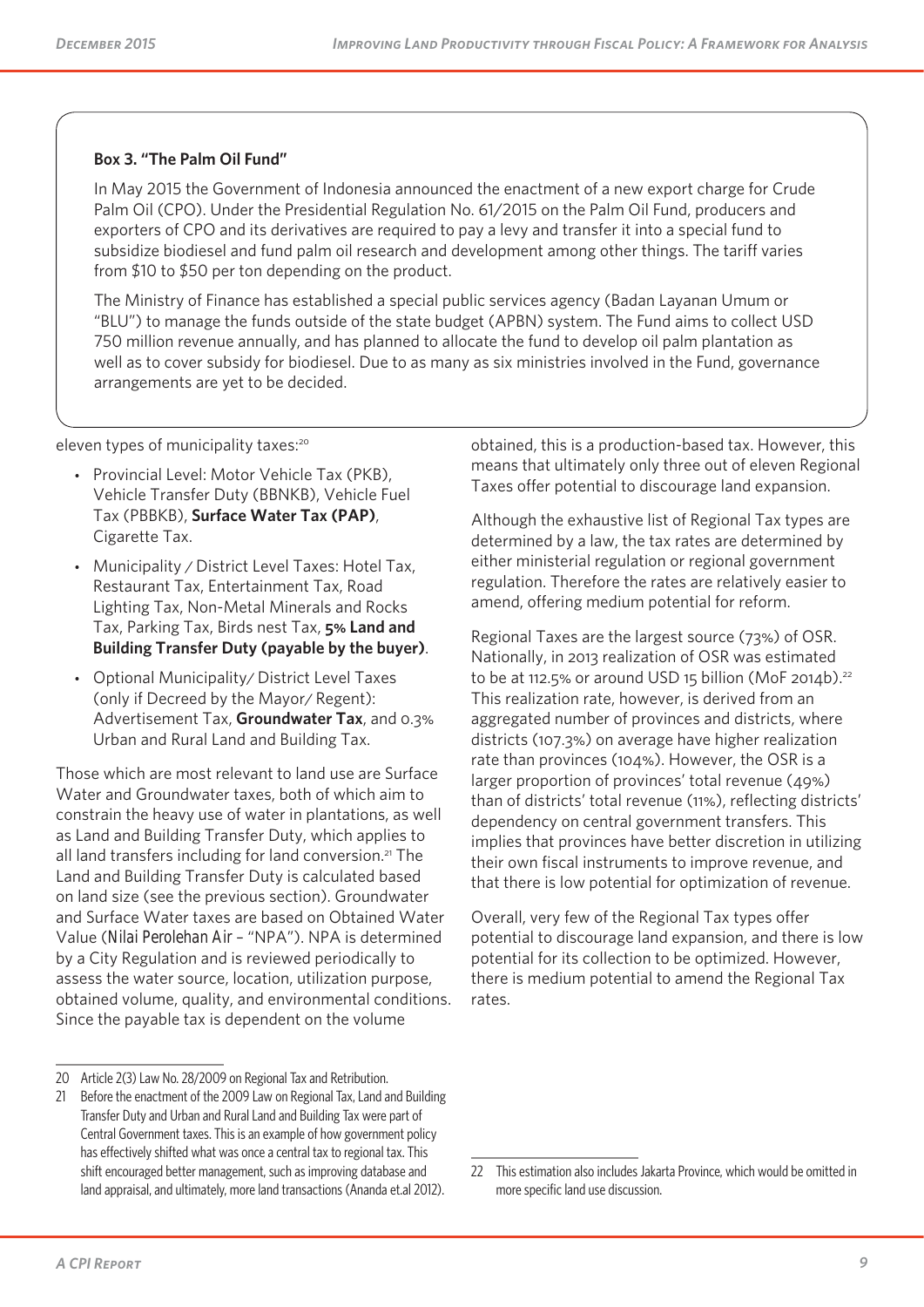# **3.2 Non-tax Revenue Instruments**

Non-tax revenue comprises state revenues other than taxes and grants. It includes revenue from natural resource extraction, return to equity from state-owned companies, revenue from public service agencies, and revenue from services provided by the ministries. Non-tax revenue contributes around 25%, or USD 34 billion, to total revenue. The majority of it, USD 25.5 billion — USD 22 billion alone was generated from oil and gas — comes from natural resource extraction (MoF 2014a). This particular non-tax revenue is important to local governments since certain percentages are distributed back to their jurisdictions.

#### **3.2.1 FORESTRY NON-TAX REVENUE**

*Forestry Non-tax Revenue has high potential for further revenue optimization and is relatively easy to reform. Most importantly, it has potential to discourage land expansion. Overall, Forestry Non-Tax Revenue has high potential for improvement to support sustainable land use.*

Forestry Non-Tax revenue instruments are regulated under Government Regulation No. 12 of 2014, which lists 30 different types of Non-tax State Revenue (PNBP) from forestry activities, including those listed in Table 3.

As Table 3 shows, three out of seven of the Forestry PNBP calculations are based on land size, thus has high potential to discourage unsustainable land use.<sup>23</sup> Forestry Non-tax Revenue sources have the lowest realization rate (72%) among all revenue instruments considered in this study, and therefore has high potential to be optimized. This is especially evident in the case of the Forest Resource Collection Fee where the disparity between the market price of logs and Ministry of Forestry's Reference Price is a key driver of the low realization rate (Mumbunan and Wahyudi 2013; Prastowo 2013).<sup>24</sup>

Overall, Forestry Non Tax Revenue has high potential to be optimized and to discourage land expansion. As it is set by government regulations, it also has a medium potential to be amended.

#### **3.2.2 ENERGY & MINERAL RESOURCES NON-TAX REVENUE**

#### *Energy and Mineral Resources Non-tax Revenue provides low opportunity for further optimization as collection has consistently exceeded targets. It is moderately easy*

<sup>24</sup> Mumbunan and Wahyudi (2013), mentioned that realization rate for Forest Resource Collection Fee was 51% in 2011. Our updated figure in 2013 even shows a lower rate of 37%.

| <b>PNBP TYPE</b>                                                                | <b>DESCRIPTION</b>                                                                                                                                                                                                    | <b>FORMULA</b>                                                                                                                                                                                                            |
|---------------------------------------------------------------------------------|-----------------------------------------------------------------------------------------------------------------------------------------------------------------------------------------------------------------------|---------------------------------------------------------------------------------------------------------------------------------------------------------------------------------------------------------------------------|
| License Fees                                                                    | Applicable to forest utilization licenses                                                                                                                                                                             | A fixed price per permit/hectare/year                                                                                                                                                                                     |
| <b>Forest Resource</b><br><b>Collection Fees (Provisi</b><br>Sumber Daya Hutan) | One-off collection fees collected to compensate for the<br>intrinsic value collected from a state forest or converted<br>forest                                                                                       | 6%-10% of a predetermined reference price per cubic meters<br>(m <sup>3</sup> )                                                                                                                                           |
| Reforestation Fund<br>(Dana Reboisasi)                                          | Funds for reforestation and rehabilitation of forests are<br>collected from the holders of permits for utilization of<br>logs from natural forests                                                                    | A dollar amount per $m^3$ , per log, per ton, or per staple meter<br>amount, depending on the type of wood                                                                                                                |
| <b>Stumpage Fees</b><br>(Penggantian Nilai<br>Tegakan)                          | An obligation to be paid to the central government for<br>issuing a log utilization permit, borrow-to-use permit,<br>and from forests converted and issued with a cultiva-<br>tion license that still has trees on it | 100% of a predetermined reference Price per m <sup>3</sup>                                                                                                                                                                |
| Service Fees                                                                    | Fees collected for water utilization in conservation<br>forests                                                                                                                                                       | A fixed price per water utilization license at the water source,<br>and an additional fixed price per hectare of the utilization<br>area. The price varies depending on the scale of utilization                          |
|                                                                                 | Transactions related to carbon collection/absorption in<br>forested areas                                                                                                                                             | 10% of carbon sale price per ton                                                                                                                                                                                          |
|                                                                                 | Utilization of environmental services for natural tourism                                                                                                                                                             | A fixed price per hectare for forest eco-parks, a fixed price<br>per license applicable to providers of the tourism services, as<br>well as a monthly fee payment that must be paid by provid-<br>ers of tourism services |

#### Table 3. Forestry Non-tax State Revenue Items

<sup>23</sup> The formula and price components are all determined in an attachment to the Government Regulation No. 12/2014.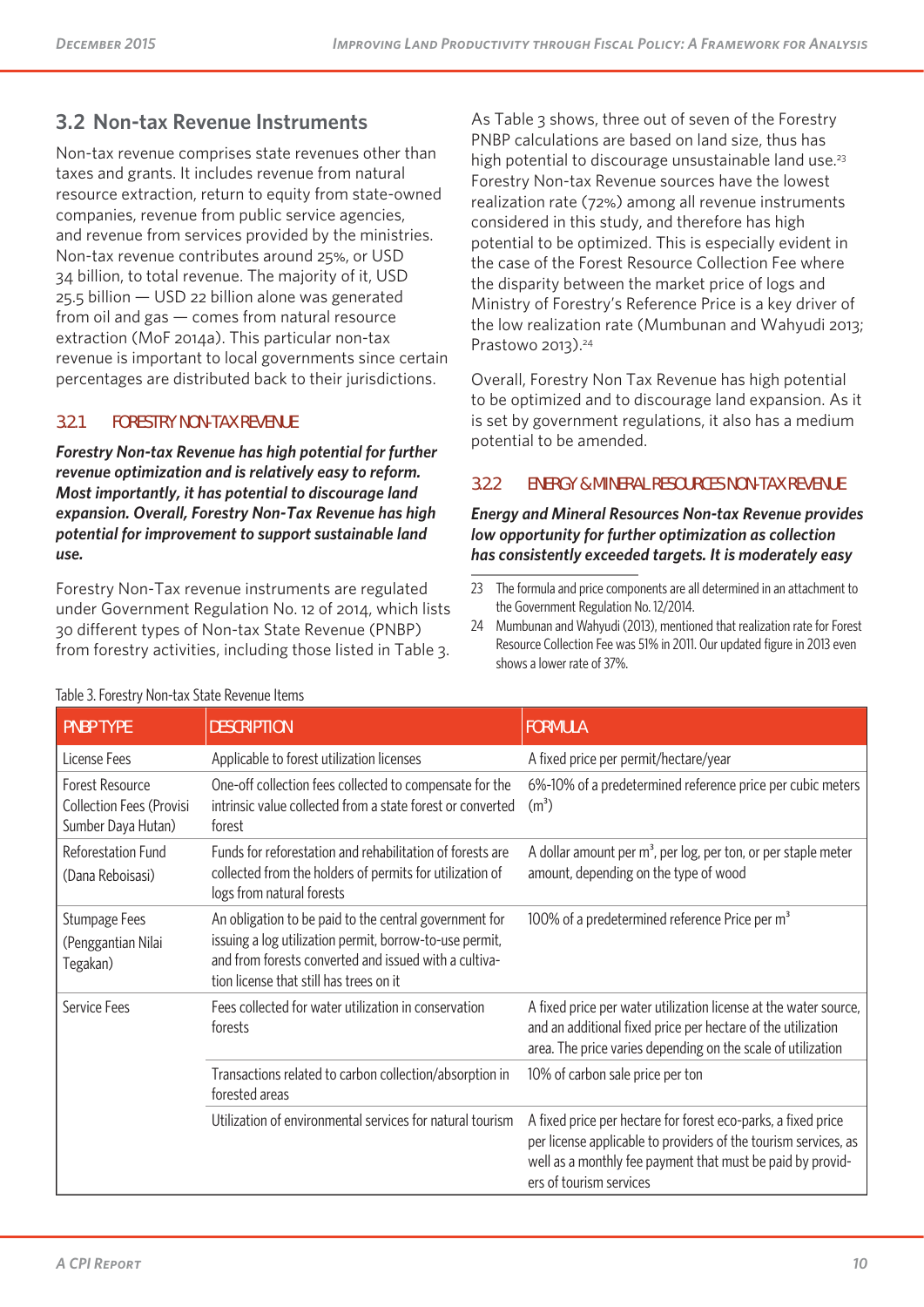#### *to reform but offers little potential to discourage land expansion. Overall non-tax revenues from the Oil & Gas, Mining, and Geothermal sectors have medium potential to be improved to support better land use policy.*

Energy & Mineral Resources Non-Tax Revenue covers mining, oil and gas, and geothermal activities.<sup>25</sup> Unlike other non-tax revenue types, energy and mineral resources contain production royalties and productionbased revenue items, including as described in the following Table 4.

While five of the revenue items related to Royalties and Production Sharing across each of the three sectors are calculated based on production, two items applicable to Mining and Geothermal sectors are calculated based on land size. This means that a majority of Oil & Gas revenues have no potential to discourage land expansion.<sup>26</sup>

Fixed fees and royalty percentages are defined in the Government Regulation. For Oil & Gas Production Sharing, the Government Regulation provides a range of share percentages; the final is ultimately determined by contract negotiation. This setting provides a medium potential for regulatory amendment.

Energy and Mineral Resource non-tax revenues have far exceeded their realization rate targets. For example,

25 Regulated under Government Regulation No. 9 of 2012

26 Also important to note that oil and gas is not the main driver of deforestation. As of 2014, total concessions area inside forest permitted by the Ministry of Environment and Forestry was 922,708 Ha (SKK Migas 2015). As comparison, coal concession area as of 2010 was 4 million Ha, while oil palm was 12 million Ha (Abood et.al 2015).

Table 4. Energy and Mineral Resources Non-tax Revenue items

geothermal non-tax revenues reached a realization of 168%, bringing in USD 80 million, while the largest source of non-tax revenue, oil, had a 105% realization rate and generated USD 22 billion. Therefore, potential for optimization is low.

#### **3.2.3 NATIONAL LAND REGISTRY NON-TAX REVENUE**

*National Land Registry Non-tax Revenue offers potential to discourage land expansion and medium potential for reform. Overall we see a high potential for National Land Registry revenue instruments to be improved to support sustainable land use.*

National Land Registry Non-Tax Revenues cover several revenue items including surveys, measures, mapping, land checks, information services, and technical consideration documents, all of which may or may not be applicable to a potential land concession holder depending on whether the land already has adequate and undisputed information or mapping in place.<sup>27</sup>

Most importantly, the BPN offers technical considerations necessary for local regents to issue a Location Permit. BPN also issues Land Utilization Permits (HGB), Land Cultivation Permits (HGU), and Utilization Rights (HP). HGU and HGB are most commonly used as a concession for developing a plantation or processing plant. These are calculated based on the following formula:

(0.2% x land market value) + IDR 100.000

27 Regulated under GR No. 13 of 2010.

| <b>PNBP TYPE</b> | <b>DESCRIPTION</b>                             | <b>FORMULA</b>                                                                                                                          |
|------------------|------------------------------------------------|-----------------------------------------------------------------------------------------------------------------------------------------|
| Mining           | Exploitation royalties                         | A certain percentage of sales price per ton based on type of<br>mineral. For coal, percentages also vary based on coal caloric<br>count |
|                  | Fixed fees (land rent)                         | A fixed dollar amount per hectare per year                                                                                              |
|                  | Contract based revenue percentage <sup>a</sup> | A certain percentage of sales price per ton                                                                                             |
| Oil & Gas        | Production sharing                             | Depending on the contract, will typically require a government<br>equity share of production after tax ranging from 60%-85%             |
|                  | Bonus and early termination compensation       | Depends on contract                                                                                                                     |
| Geothermal       | Production royalties                           | A percentage of sales price per kilowatt hour                                                                                           |
|                  | Fixed fees                                     | Geothermal exploration: US\$2/ha/year                                                                                                   |
|                  |                                                | Geothermal operational production: US\$4/ha/year                                                                                        |

a Since 2009 there are no more contract-based mining concessions. However, contracts existing prior to 2009 were grandfathered. PKP2B or "Contract of Work" was the primary form of mining concession available to foreign investors in the past before 2009. Royalty rates were determined in the contract (between the government and the concession holder) and the rate stipulated in the contract prevails over regulations. The rate usually stipulated in PKP2B is 13.5%.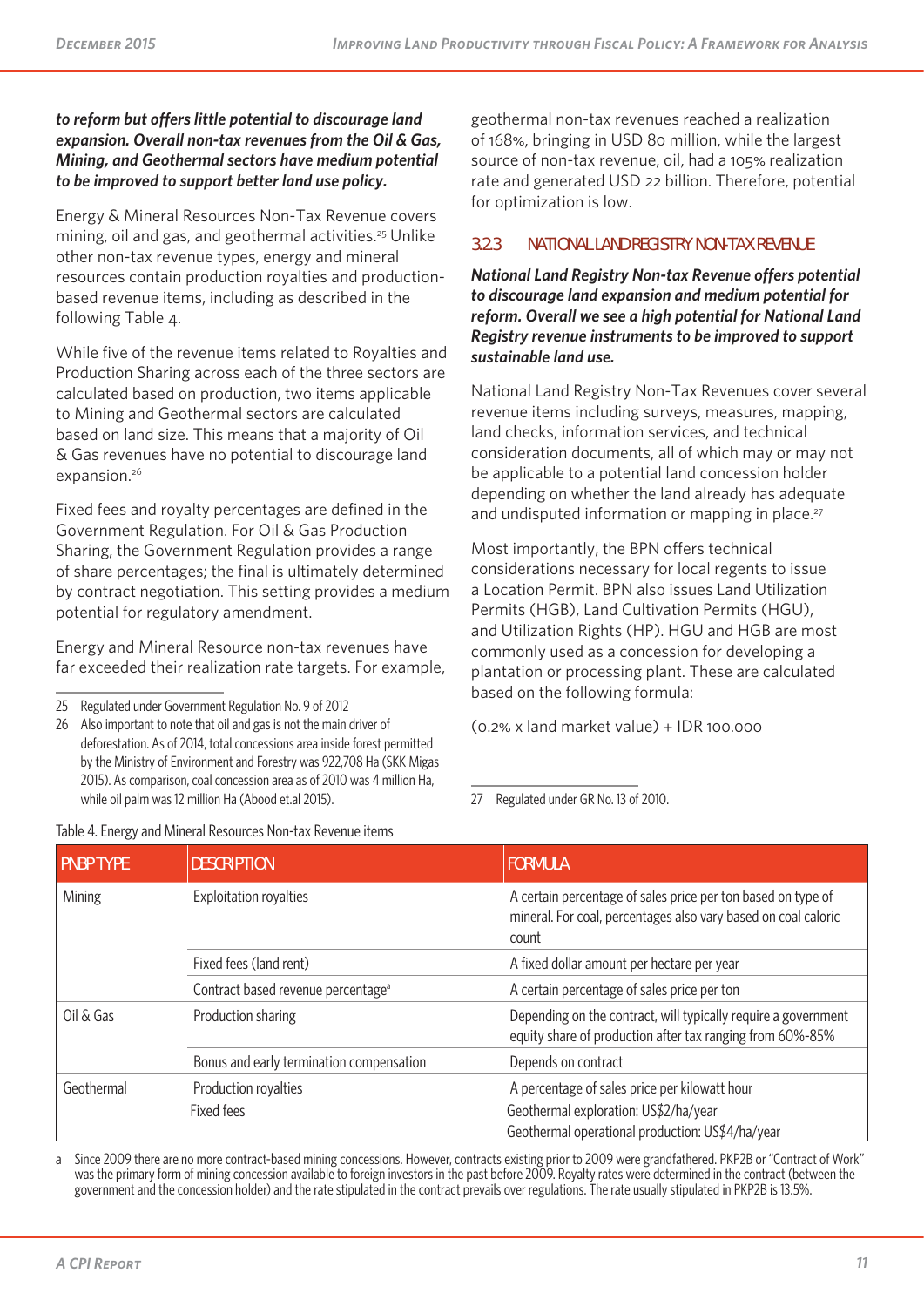The 0.2% rate is determined by Government Regulation and the market value component is affected by land size. Therefore it offers a high potential to discourage land expansion.

However, potential for optimization remains low as the revenue from technical services provided by BPN has exceeded targets at 108%, generating USD 176 million.<sup>28</sup>

#### **3.2.4 AGRICULTURE NON-TAX REVENUE**

*Agriculture Non-tax Revenue has medium potential for reform and has significant potential for further optimization as it currently contributes a minor share of total revenue. Overall we see high potential for agriculture non-tax revenue to be improved to support the government's revenue and land use goals.*

Agriculture Non-Tax Revenue comprises two primary types of revenue items: (1) seed sales revenue, and (2) services.<sup>29</sup> Services encompass a wide range of activities including data provision, licensing, testing and analysis of agricultural developments, quarantines, research and development, and use of facilities. Compared to non-tax revenue from forestry, land registry, and energy & mineral resources, agriculture non-tax revenue is only a minor source of collected revenue.

No specific land size or production-based revenue collection instruments apply to outputs from the agriculture sector. However, the sale of agricultural inputs such as seeds and seedlings by the Ministry of Agriculture is more relevant to production than it is to land size. Therefore there is a low potential to discourage land expansion.

Non-tax instruments such as the palm oil levy for the Palm Oil Fund explained in Box 3 are linked to the export tax, and are therefore based on production as well. Although the Palm Oil Fund is not managed by the Ministry of Agriculture, it is worth mentioning here as palm oil contributes the plantation sector's largest proportion of GDP.

Agriculture non-tax revenue realization rates have always tripled or quadrupled targets, which have remained low regardless of previous years' actual collection. However agriculture non-tax revenues have contributed only minor amounts to state revenues, totaling USD 4.5 million in 2013. Based on these factors Figure 3 illustrates proportion of land-size based levies relative to production-based levies.



this study finds that there is actually a high potential to optimize non-tax revenue collection from agriculture.

Overall, we find that revenue from land use mostly comes from production-based instruments, particularly income tax and VAT, while the amount of land used is a relatively minor consideration (Figure 3). In total USD 38.6 billion of the total USD 41.3 billion in revenue collected derives from instruments that are based on production, or 93.5% of all land use revenue. Levies based on land size, on the other hand, make up only 6.5% of total revenue. These include Land & Building taxes, non-tax collections by the Ministry of Forestry and Land Registry Office, as well as minor fixed fees from mining and geothermal. Sector-wise, the largest revenue comes from Oil and Gas (Figure 4).

This means producers have no incentive to increase productivity on existing land, and are not significantly burdened when choosing to use more land. They would be indifferent to the choice between expansion or intensifying yield because the land size levies are so small. Overall, there are opportunities to shift this ratio so that incentives are more aligned with the government's goal to decrease land expansion while increasing productivity and downstream production. Based on our analysis, the Land and Building Tax, and Forestry, Agriculture, and Land Registry Non-tax instruments show particular promise for improvements along these lines.

<sup>28</sup> Unfortunately, publicly available data cannot show how much revenue is collected from land licensing fees. Ministry of Finance's Financial Report pools various licensing fees revenue under one aggregated account, totaling USD 1.2 billion in 2013, in which land licensing fees are included.

<sup>29</sup> Regulated under GR No. 48 of 2012.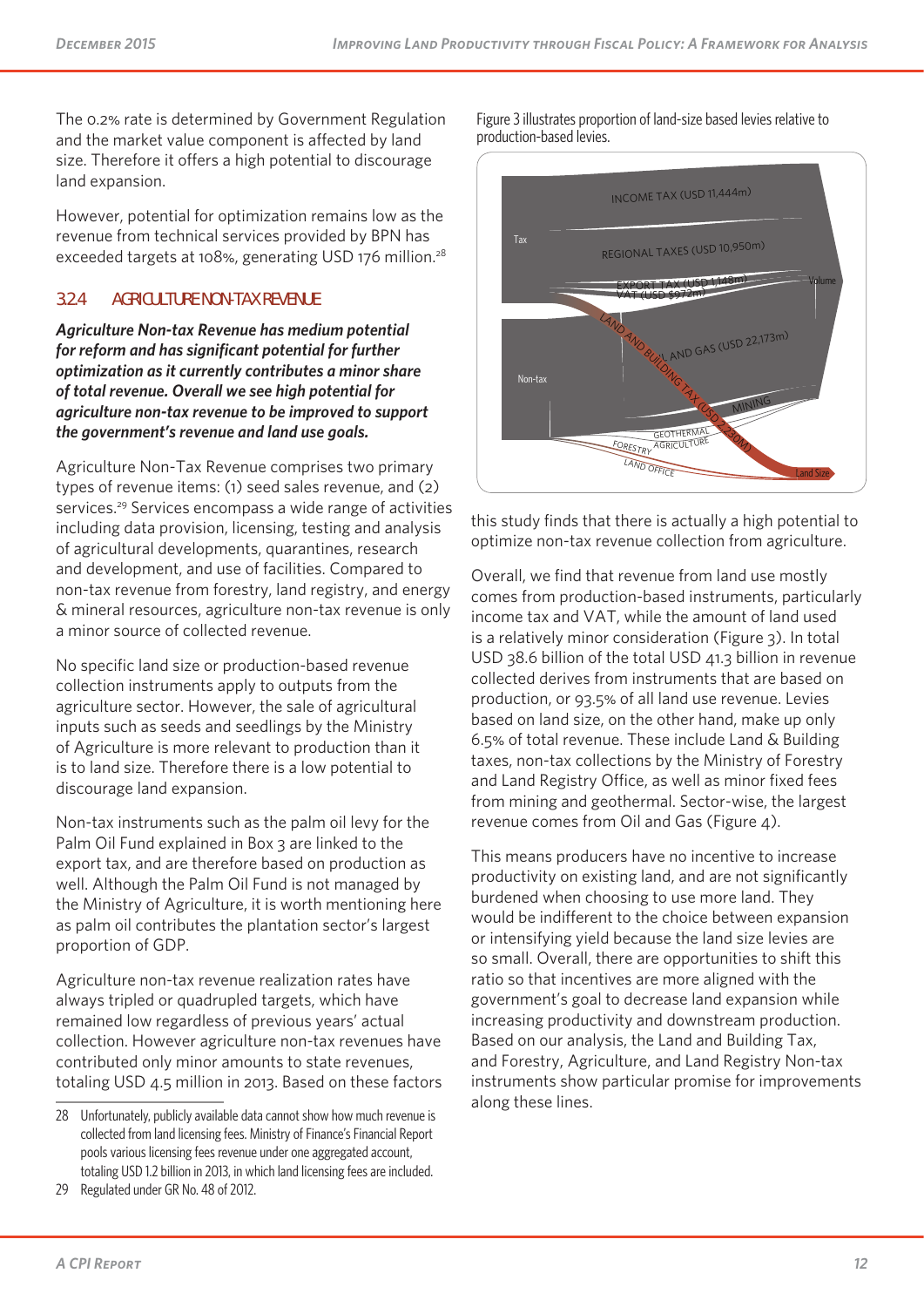#### Figure 4. Estimated revenue from land use sectors



Source: CPI calculation based on Central Government Financial Report, Ministry of Finance (2014)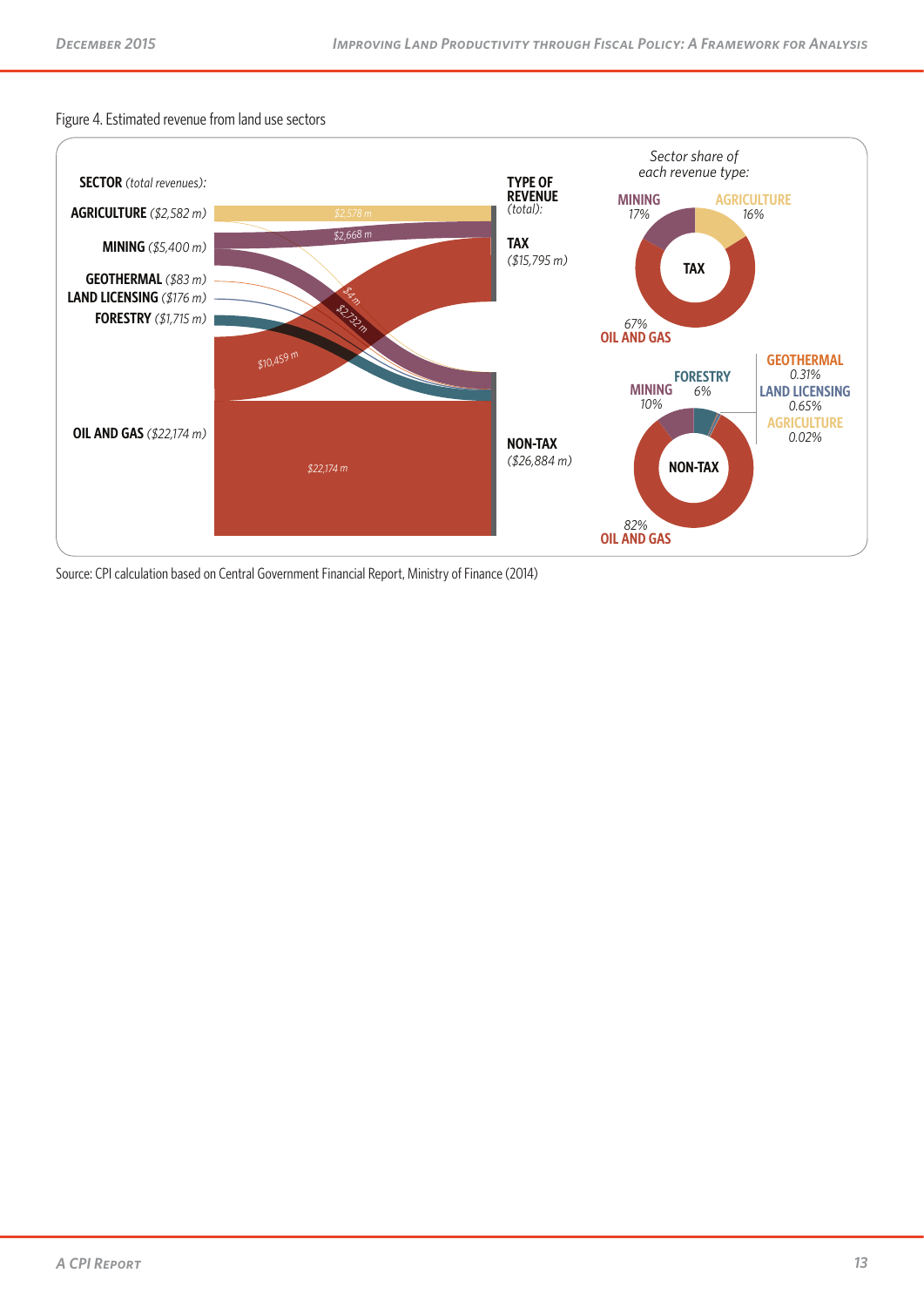# **4. How Revenues are Distributed from Central to Local Government**

*Revenue sharing instruments have the potential to incentivize regional governments to increase land productivity and optimize land management.*

While the central government collected USD 138 billion in revenue in 2013, centralto-regional government transfers totaled around USD 49 billion (2013). Improved revenue distribution systems could open more opportunities to optimize collected revenues and incentivize local governments to improve land management and administration. This study considers the four instruments that govern central to regional revenue distribution: the General Allocation Fund, Revenue Sharing, the Special Allocation Fund, and the Adjustment Funds. In this chapter we will discuss the General Allocation Fund and Revenue Sharing (see Table  $\Lambda$  for a summary of potential opportunities to reform). In the next chapter we will discuss earmarking potentials associated with the Special Allocation Fund and Adjustment Funds.

Indonesia enacted a package of state finance regulations and regional autonomy regulations between 2003 and 2005 as part of major public finance reforms. These include the State Finance Law, State Budgeting Law, the Regional Government Law,<sup>30</sup> the Central-Regional Fund Balance Law,31 and the Government Regulation on Balancing Funds.32 These regulations set out, among other things, the mechanism for central government transfers of revenue to regional governments.

Central government transfers of revenue are made via two major channels, i.e. Balancing Funds and Special Autonomy/Adjustment Funds.

Balancing Funds and Special Autonomy/Adjustment Funds are used to fund Regional Government programs instead of Central Government programs, which is why these funds are categorized as "decentralization

Table 4. Potential opportunities associated with revenue distribution

#### **CRITERIA**

| <b>INSTRUMENT</b>             | POTENTIAL<br><b>FOR</b><br>OPTIMIZATION AMENDMENT | <b>EASE OF</b> | <b>FLEXIBILITY OF</b><br>ALLOCATION | <b>LIKELIHOOD</b><br><b>FOR</b><br><b>IMPROVEMENT</b> |
|-------------------------------|---------------------------------------------------|----------------|-------------------------------------|-------------------------------------------------------|
| General<br>Allocation<br>Fund | Low                                               | Low            | Low                                 | Low                                                   |
| Revenue<br>Sharing            | High                                              | Low            | Medium                              | <b>High</b>                                           |

funds."33 Figure 5 shows the different categories of transfers of revenue or the so-called decentralization funds, reflecting the value allocated in the 2013 budget.

33 Special Autonomy Funds only apply to the regions of Aceh and Papua, the details of which are regulated in their respective Laws (Law No. 21 of 2001 on Special Autonomy for Aceh, and Law No. 35 of 2008 on Special Autonomy for Papua). The scope of this study does not cover Special Autonomy Funds in detail.

Figure 5. Central Government Revenue Transfers to Regional Govern- ments in 2013



Source: Laporan Keuangan Pemerintah Pusat 2013, Ministry of Finance, 2014

<sup>30</sup> Respectively Law No. 17 of 2003 on State Finance, Law No. 1 of 2004 on State Budget, and Law No. 32 of 2004 on Regional Government. For more information on these laws see The Landscape of Public Climate Finance in Indonesia (Falconer et.al 2014).

<sup>31</sup> Law No. 33 of 2004

<sup>32</sup> Government Regulation No. 55 of 2005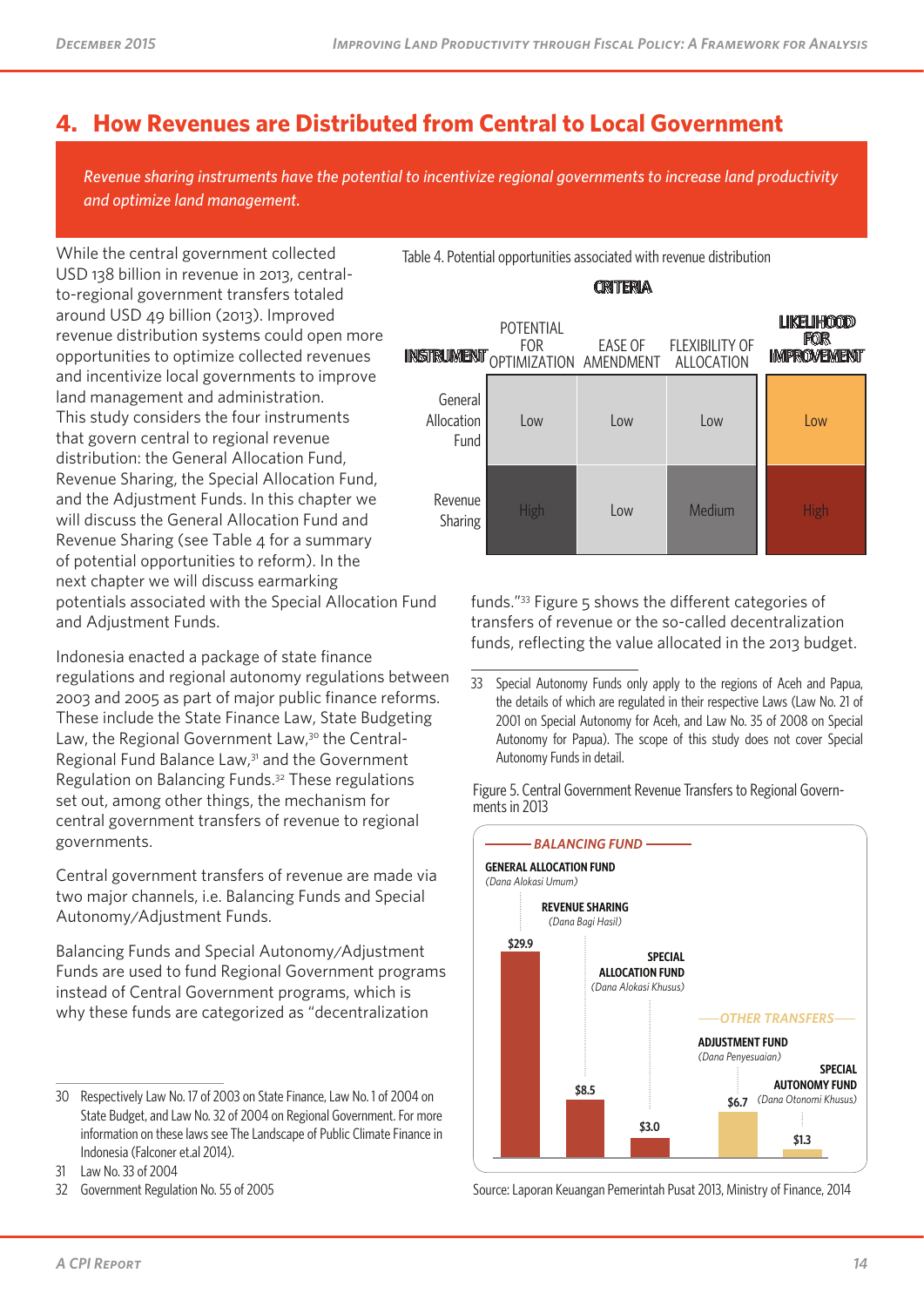*FISCAL* 

Balancing Funds consist of three items: a General Allocation Fund, Special Allocation Fund, and Revenue Sharing. Each year the Balancing Fund items are allocated in legislative action through the Annual State Budget. In this Chapter we will discuss the General Allocation Fund and Revenue Sharing.

#### **The majority of finance that flows through Revenue Sharing derives from the land use sector.** We estimate that out of



Source: CPI illustration based on Government Regulation No. 55/ 2005

*FISCAL* 

Figure 6. General Allocation Fund

*BASIC* 

the USD 9 billion of Revenue Sharing in 2013, USD 7 billion came from land use. There may be opportunities to improve Revenue Sharing to incentivize local officials to support improved productivity and more sustainable land management. On the other hand the General Allocation Fund accounts for the highest proportion of distributed revenue but there is little opportunity to allocate funds for land use-specific purposes.

# **4.1 General Allocation Fund**

*The General Allocation Fund provides the largest share of revenue transfer to regions, but might actually discourage regions from raising their own revenue (Bappenas 2008; see Box 4). There is low potential to reform or improve the GAF mechanism.* 

At least 26% of the state's net revenue must be allocated to the General Allocation Fund (GAF). The formula for calculation of GAF is as follows: <sup>34</sup>

The basic allocation to each region is calculated to cover the salary of civil servants in the region. Fiscal need is determined by considering the specific needs of that region by assessing total expenditure, population index, area size index, human development index, construction index, and regional GDP. Fiscal capacity is determined based on the region's own source revenue and the amount allocated from revenue sharing. The formula for GAF and its 26% allocation in the annual state budget is regulated by law and is thus inflexible.

Overall, the GAF has low potential in three relevant categories, it is has almost no room for optimization and practically no flexibility due to its pre-determined allocation by the law. This means that there is low potential for improvement in GAF to support better land use management and revenue at local level.

*GENERAL ALLOCATION* 

# **4.2 Revenue Sharing**

*The Revenue Sharing mechanism may provide a promising path through which to meet the government's objective of decreasing GHG emissions from land use and decreasing land expansion. There is evidence that Revenue Sharing mechanisms may incentivize land expansion. We see high potential to improve the Revenue Sharing mechanism to support sustainable land use.*

The Revenue Sharing mechanism transfers state revenue from certain types of tax and natural resource (non-tax) instruments to regions according to a predefined percentage enacted in a law. A large share of these revenues goes back to the region from which the revenue was sourced. Table 5 compares Revenue Sharing allocations between Central and Regional Governments, 35 in 2013.<sup>36</sup>

In terms of the percentages themselves, the following applies:

- revenue-sharing percentages differ depending on the type of instrument and are not necessarily distributed back to the district from which revenues originated;
- VAT and export taxes, as well as agriculture non-tax revenue, is spent entirely by the central government;

<sup>35</sup> Chapter II, GR No. 55/2005

<sup>36</sup> Law No. 15 of 2013 on APBN-P 2013.

<sup>34</sup> Article 40, GR No. 55/2005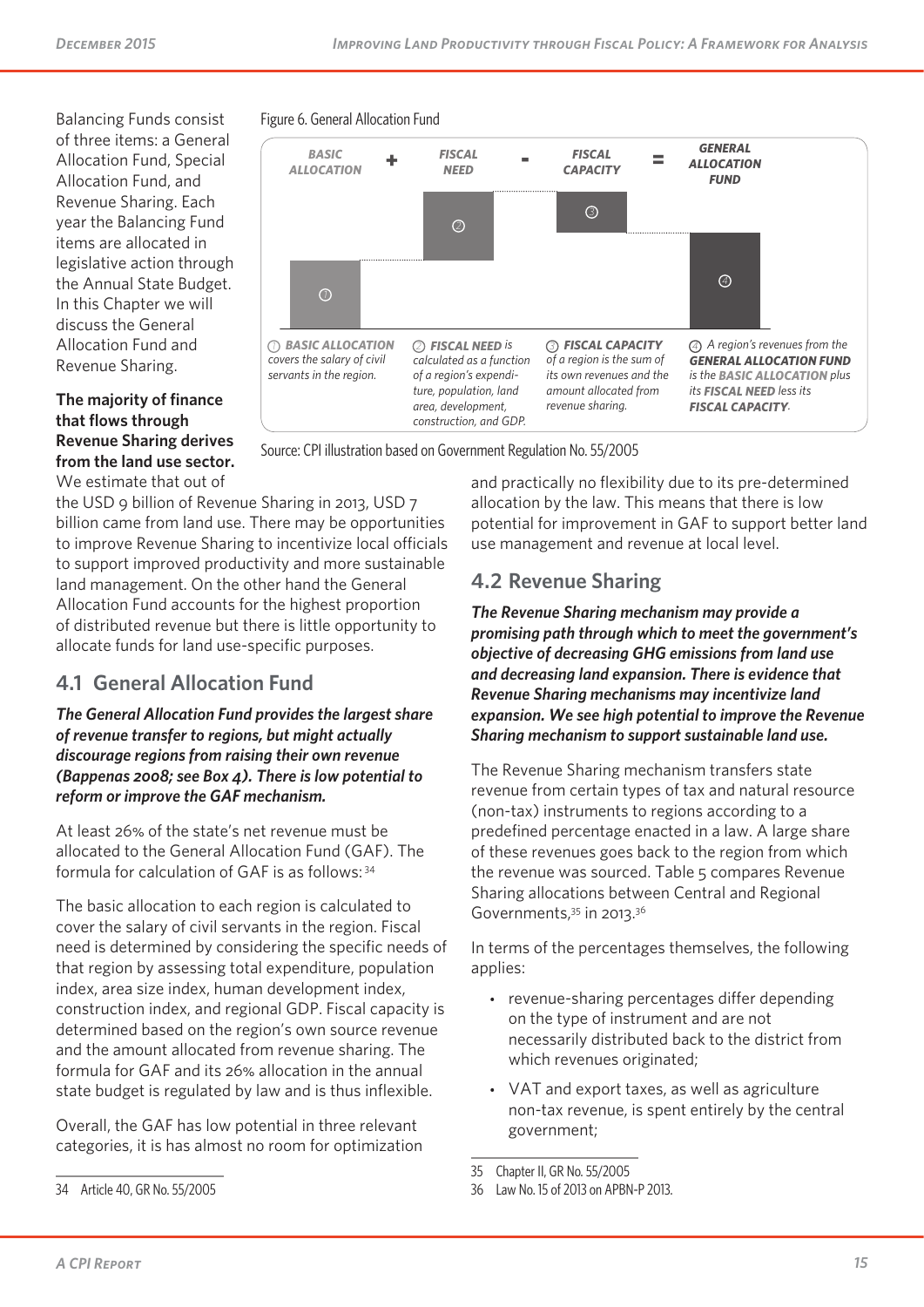#### **Box 4: Does the General Allocation Fund discourage regions from raising their own revenue?**

The GAF formula interestingly shows that the more the fiscal capacity of a local government, the less GAF it will receive. This means that there is an inverse relationship between the local government's own-source revenue from its natural resources, and the local government's revenue from central government transfers. If increasing local revenue would reduce GAF, then there may be an incentive for local governments to keep their local revenues modest (DSF World Bank 2010). Over-reliance to the GAF might hinder local government's effort in optimizing revenue, such as from land, as well as in managing the land use sustainably. This is an issue that merits further analysis in a follow-up study on how this might affect regional land use policies. However, some have argued that GAF in fact can be used to channel lump-sum grant for ecological fiscal transfer, for instance to regions that are able to maintain its protected area (Mumbunan et al. 2012).

- land and building taxes, and non-tax collections from certain sectors, e.g. forestry and and mining, are in large part redistributed to regions;
- despite receiving only a minority percentage, oil and gas revenues remain one of the largest sources of regional revenue; and
- there is no direct revenue-sharing from the plantation sector.

The revenues that are largely distributed back to the relevant regional governments— that is, from land and building taxes, forestry non-tax revenues, and mining non-tax revenues—are mostly calculated based on land size (including mining fixed fees).<sup>37</sup> While more analysis is required, it is possible that these taxes may encourage regional governments to grant more land permits to increase revenues, thus encouraging land expansion.

Oil and gas non-tax revenues collected centrally are an important source of revenue for oil and gas producing regional governments. Although the proportions of these that are redistributed to regional governments are small, their nominal value is comparatively large.

When considering incentives to use land efficiently, it is important to note that revenue derived from agricultural production is collected by the central government and not subject to revenue sharing. Similarly, revenue from the registration of BPN-issued land concessions relevant to plantations

(HGU and HGB) also flow to the central government.

In conclusion, there is evidence that regions have very little to gain from discouraging land expansion and do not share in the benefits of agricultural production. Because revenues from oil and gas non-tax instruments mostly flow back to the regions from which they originated, provinces such as Central Kalimantan which have no oil or natural gas reserve and depend on mining or forestry to access Resource Revenue Sharing, tend to miss out, possibly limiting their buy-in to improve land productivity and optimize revenue. However detailed simulations are required to understand the full impacts of changes in revenue sharing mechanisms.

With regard to its potential for improvement, Revenue Sharing has high potential. This comes from its high potential for optimization, since its realization rate was only 75%. Moreover, Revenue Sharing had medium potential for amendment, since it is regulated under Government Regulation.

#### Table 5. Revenue Sharing Allocations

|                                               |                                         | <b>CENTRAL</b> | <b>REGIONAL</b> |                                |  |
|-----------------------------------------------|-----------------------------------------|----------------|-----------------|--------------------------------|--|
|                                               | <b>INSTRUMENT</b>                       | $\%$           | %               | iusd Million<br><b>IN 2013</b> |  |
|                                               | Land & Building Tax                     | 10%            | 90%             | 2,382                          |  |
| <b>TAX</b>                                    | Income Tax (onshore individual)         | 80%            | 20%             | 1,836                          |  |
|                                               | Tobacco Excise                          | 98%            | 2%              | 207                            |  |
|                                               | Forest License Fees                     | 20%            | 80%             | 53                             |  |
| <b>FORESTRY</b>                               | <b>Forest Resources Collection Fees</b> | 20%            | 80%             | 54                             |  |
| NON-TAX                                       | Reforestation Fund                      | 60%            | 40%             | 64                             |  |
|                                               | Mining landrent fixed fees              | 20%            | 80%             | 46                             |  |
| <b>ENERGY &amp;</b>                           | Mining royalties                        | 20%            | 80%             | 1,387                          |  |
| <b>MINERAL</b><br><b>RESOURCES</b><br>NON-TAX | 0il                                     | 84.5%          | 15.5%           | 1,493                          |  |
|                                               | Gas                                     | 69.5%          | 30.5%           | 1,325                          |  |
|                                               | Geothermal                              | 20%            | 80%             | 43                             |  |
|                                               |                                         |                | <b>TOTAL</b>    | 8,890                          |  |

Source: CPI calculation based on Central Government Financial Report, Ministry of Finance (2014)

<sup>37</sup> The tax and non-tax instruments that are land use related and not listed in Table 2, such as Export Tax and Non-Tax applicable to the Land Registry Office, remain within the Central Government and are not allocated out as Revenue Sharing at all.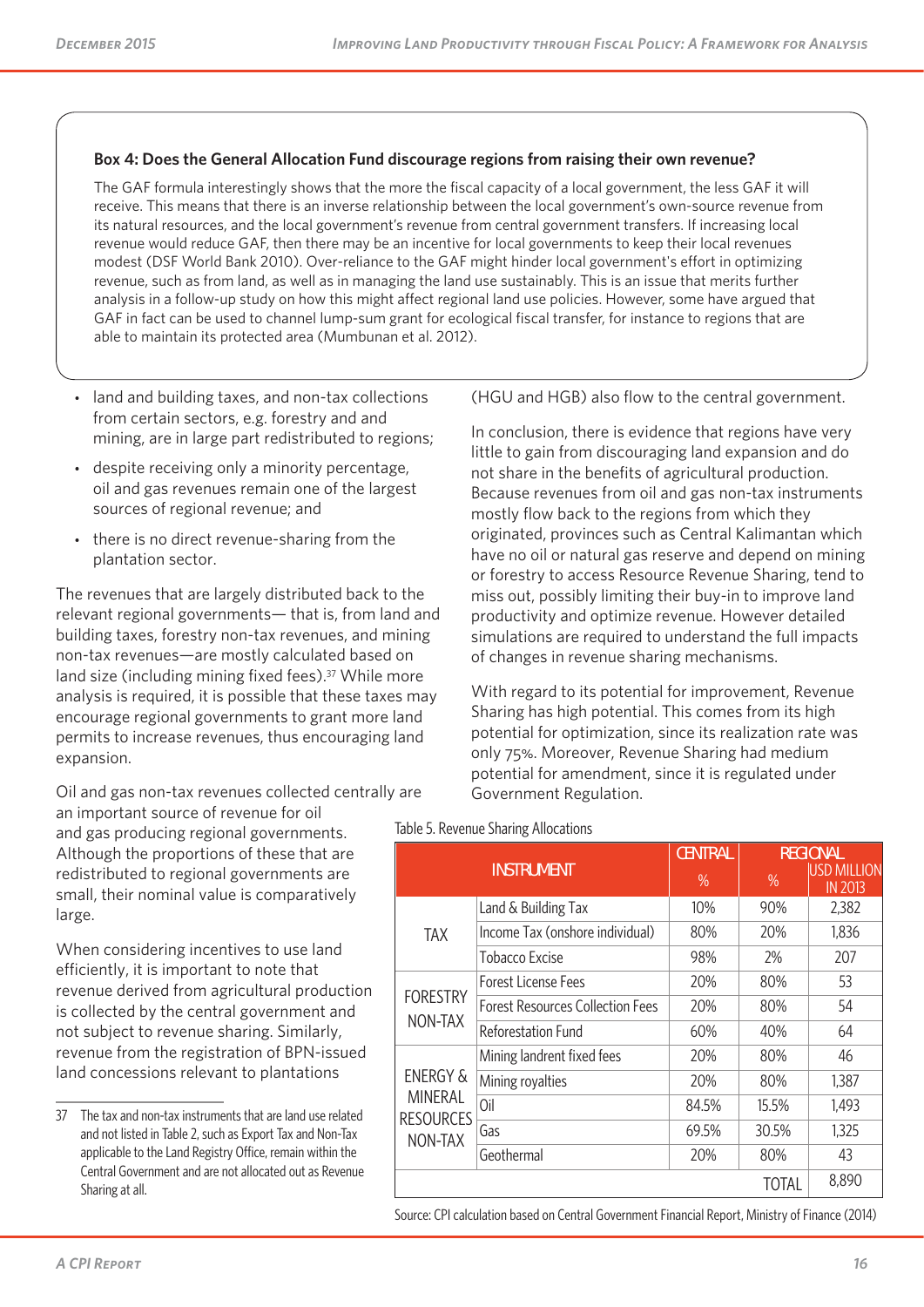# **5. Earmarking Central Transfers to Optimize Land Use**

*Indonesia's Adjustment Funds show the most potential for further revenue optimization and offer flexible allocation options that could be tailored to incentivize more sustainable land use.*

The central government has access to three mechanisms through which it may earmark the way funds are used. Non-tax revenues can be earmarked to pay for central government programs, while Special Allocation Funds and Adjustment Funds can be earmarked to pay for specific regional programs.<sup>38</sup>

Adjustment Funds reached USD 6.7 million in 2013, representing the second largest budget transfer, but they offer low potential for revenue optimization. The Special Allocation Fund provides lower revenues than Adjustment Funds, at USD 3 million. As non-tax revenues hold the greatest value of the three at USD 8.5 million, they offer the highest potential for revenue optimization. However, the following sections will show how ultimately Adjustment Funds offer the best potential for adjustment.

#### Table 6. Potential to adjust revenue earmarking mechanisms

|                               | <b>POTENTIAL</b><br><b>FOR</b><br><b>INSTRUMENT</b> OPTIMIZATION AMENDMENT | <b>EASE OF</b> | <b>FLEXIBILITY OF</b><br><b>ALLOCATION</b> | <b>LIKELIHOOD</b><br><b>FOR</b><br><b>IMPROVEMENT</b> |
|-------------------------------|----------------------------------------------------------------------------|----------------|--------------------------------------------|-------------------------------------------------------|
| Non-Tax<br>Revenue            | <b>High</b>                                                                | Medium         | <b>High</b>                                | High                                                  |
| Special<br>Allocation<br>Fund | Low                                                                        | Medium         | Medium                                     | Medium                                                |
| Adjustment<br>Funds           | Low                                                                        | Medium         | <b>High</b>                                | High                                                  |

#### **CRITERIA**

### **5.1 Earmarking to support central government programs**

*Line ministries can earmark non-tax revenue to fund sustainable land use activities. This process is underutilized, but there is high potential to improve the way non-tax revenues are earmarked.* 

An important difference between tax and non-tax revenues is how they are collected and managed. While taxes are collected and managed by the MoF (through various tax and customs offices), non-tax revenue is collected by the relevant ministry and jointly managed. Non-tax revenue enters the APBN (state budget) but can be earmarked by the collecting ministry, or may even be managed entirely outside the APBN.39

> The greatest limitation is that despite collecting the revenues in question, the sector ministries' ability to access funds is not guaranteed and flexibility must be approved by the Ministry of Finance. The basis for approval is not clearly defined and there is no data on the rate of approvals or rejection by the MoF.

> Laws can explicitly earmark taxes, though few examples exist in practice. To date, only certain regional taxes are earmarked. These include the Cigarette Tax (50% of which is earmarked to fund public health services), the Road Lighting Tax (which is partially allocated to fund road lighting), and the Vehicle Tax (at least 10% of which is allocated to fund road construction or maintenance and public transportation facilities).

<sup>38</sup> There is also the argument that the problem is not to generate earmarked revenue, but to channel it. This is the case of the Reforestation Fund which has accumulated nearly USD 2.2 billion, as of 2009 but failed to disburse the USD 500 million budgeted for forest development during 2008 and 2009. Similarly, regional governments who have accumulated USD 500 million since 2001 are still facing technical capacity in disbursing it effectively (Barr et.al. 2010).

<sup>39</sup> In order for the collecting ministry to set aside part of the PNBP they collected for their own use, the ministry must submit a proposal to the Ministry of Finance along with a description of the planned use of the funds. The fund could also go into a Public Service Unit (Badan Layanan Umum), in which case it is collected, managed, and disbursed outside the APBN (off-budget). See Article 8 of Law No. 20/1997 on Non Tax State Revenue and Government Regulation No. 73/1999 on Guidelines for Use of Non Tax State Revenue from Certain Activities.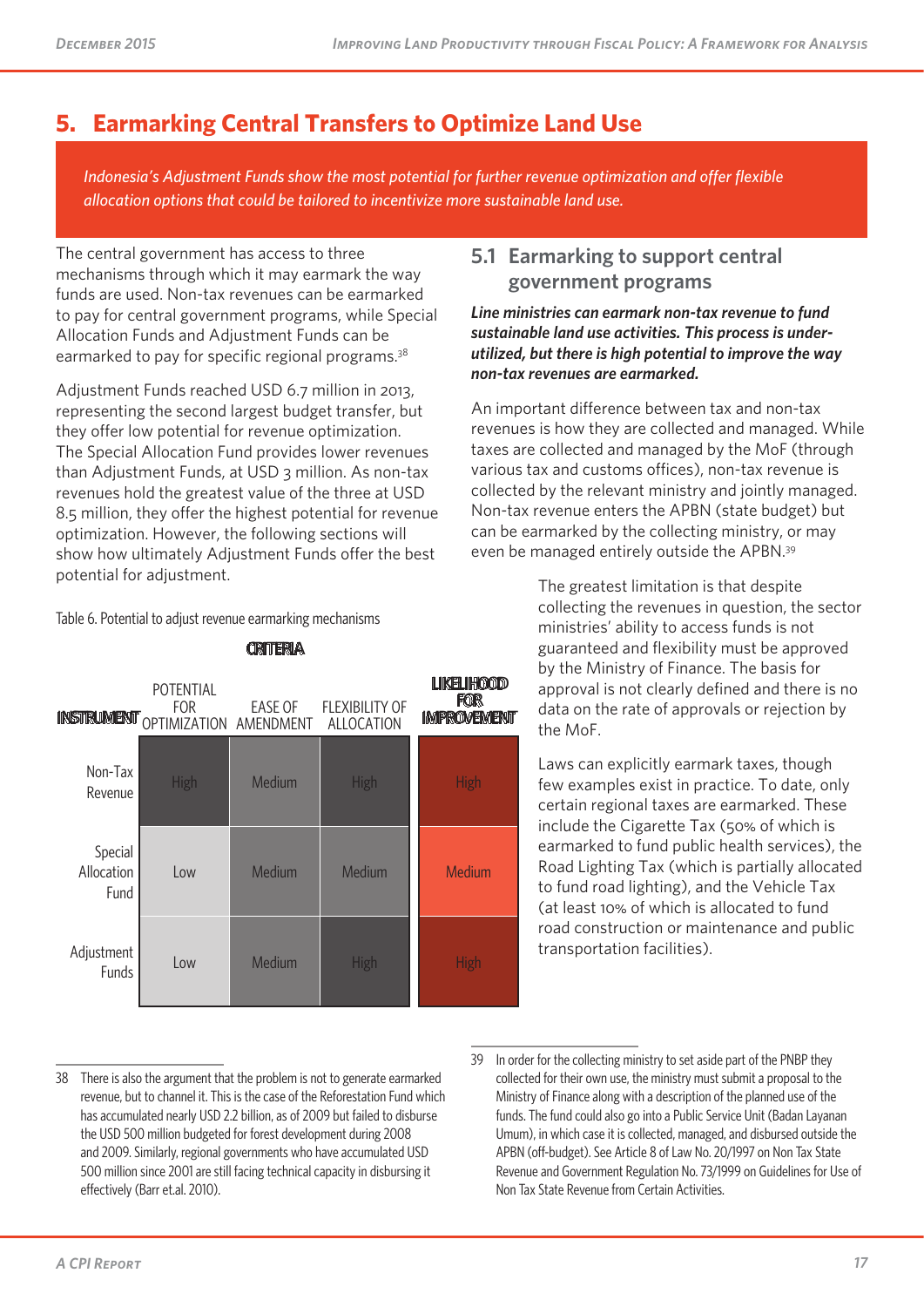### **5.2 Earmarking to Support Regional Government Programs**

*Aligning the value of earmarked transfers with the value of contributions originally received from regional governments could encourage better land management.* 

### **5.2.1 SPECIAL ALLOCATION FUND (SAF)**

The value of the Special Allocation Fund is determined and allocated annually to fund activities in specific regions that are deemed a national priority. Unlike the General Allocation Fund, the Special Allocation Fund is earmarked to various sectors that the central government decides need development.40 However, the Special Allocation Fund cannot be used to fund administrative tasks, preparation activities, research, training, or business travel.41 Its purpose is to fund the implementation of certain targeted development programs.

Regions receiving the Special Allocation Fund must contribute their own funds to the value of 10% of Special Allocation Fund received. There is no fixed formula for determining the regions to which the Special Allocation Fund will be allocated, though they must fulfill certain general, specific, and technical criteria. The value of the Special Allocation Fund allocations depend on the region's fiscal index, the region's characteristics or special autonomy if any, and technical criteria related to the implementation of national priority programs formulated by relevant ministries.42

The Special Allocation Fund's formula's main benefit is its flexibility relative to the General Allocation Fund. Its formula is regulated in a government regulation, but it is less defined compared to the General Allocation Fund. It also has more flexibility in that it does not have any fixed minimum percentage for allocation in the annual budget.

Despite this flexibility, the Special Allocation Fund also has some limitations. The main issue is that the size of the Special Allocation Fund constitutes the

smallest portion of central to regional fund transfers. In 2013 the Special Allocation Fund was USD 3 billion or only 6% of total central transfers, which was further allocated to about thirteen different sectors. Given its medium flexibility in regulation and allocation, the SAF as an earmarked instrument has medium potential to be improved to achieve better land use management especially at local level.

There are also problems getting the Special Allocation Fund to achieve its purpose. Research points to a limited regional capacity to absorb the Special Allocation Fund, which is not always targeted to the right activities and cannot be used to fund capacity building (World Bank 2010). Moreover, regional governments have little room to manoeuver the use of funds in accordance with their local knowledge of the region, because specific disbursement items are dictated by the central government (Bappenas 2010). Finally, while the Special Allocation Fund has more flexibility than the General Allocation Fund, the Adjustment Funds have even more flexibility, as discussed in the next section.

### **5.2.2 ADJUSTMENT FUNDS**

Adjustment Funds are loosely defined as a collection of annual fund transfers that were created ad hoc to pursue specific government priorities like education, or infrastructure development. Some of these funds were created through regulation; for example the School Operational Assistance Fund (Bantuan Operasional Sekolah) and Teachers Profession Benefit Fund (Dana Tunjangan Profesi Guru) were both created through Government Regulation No. 48 of 2008 on Education Funding. Others, such as the Regional Infrastructure Adjustment Funds (Dana Penyesuaian Infrastruktur Daerah) and the Regional Infrastructure Acceleration Fund (Dana Percepatan Pembangunan Infrastruktur Daerah), were created through the state budget planning and discussion process, and later cemented in the relevant annual law on APBN.<sup>43</sup>

Despite not being part of the official transfer mechanisms regulated in Law No. 33/2004 on Central-Regional Fund Balance, Adjustment Funds constitute a large portion of decentralization funds.

<sup>40</sup> In the 2013 State Budget the SAF was allocated to 19 sectors, i.e. education, health, road infrastructure, irrigation infrastructure, drinking water infrastructure, sanitation infrastructure, regional government facilities, marine and fisheries, farming, environment, birth control, forestry, trade facilities, disadvantaged region facilities, village energy, housing, road transportation safety, village transportation, and border area facilities. This has come a long way from when the SAF first started to be implemented in 2003, when it was only allocated to 5 sectors (education, health, roads, irrigation, and government facilities).

<sup>41</sup> Article 60(3) of GR No. 55 of 2005

<sup>42</sup> Chapter IV, GR No. 55/2005

<sup>43</sup> These infrastructure funds were once challenged to the Constitutional Court on the grounds that they had no legal basis under Law No. 33/2004 on Central-Regional Fund Balance. However the Constitutional Court rejected this challenge because it was deemed "a law implementation issue" instead of unconstitutional. See Constitutional Court Decision No. 60/PUU-IX/2011.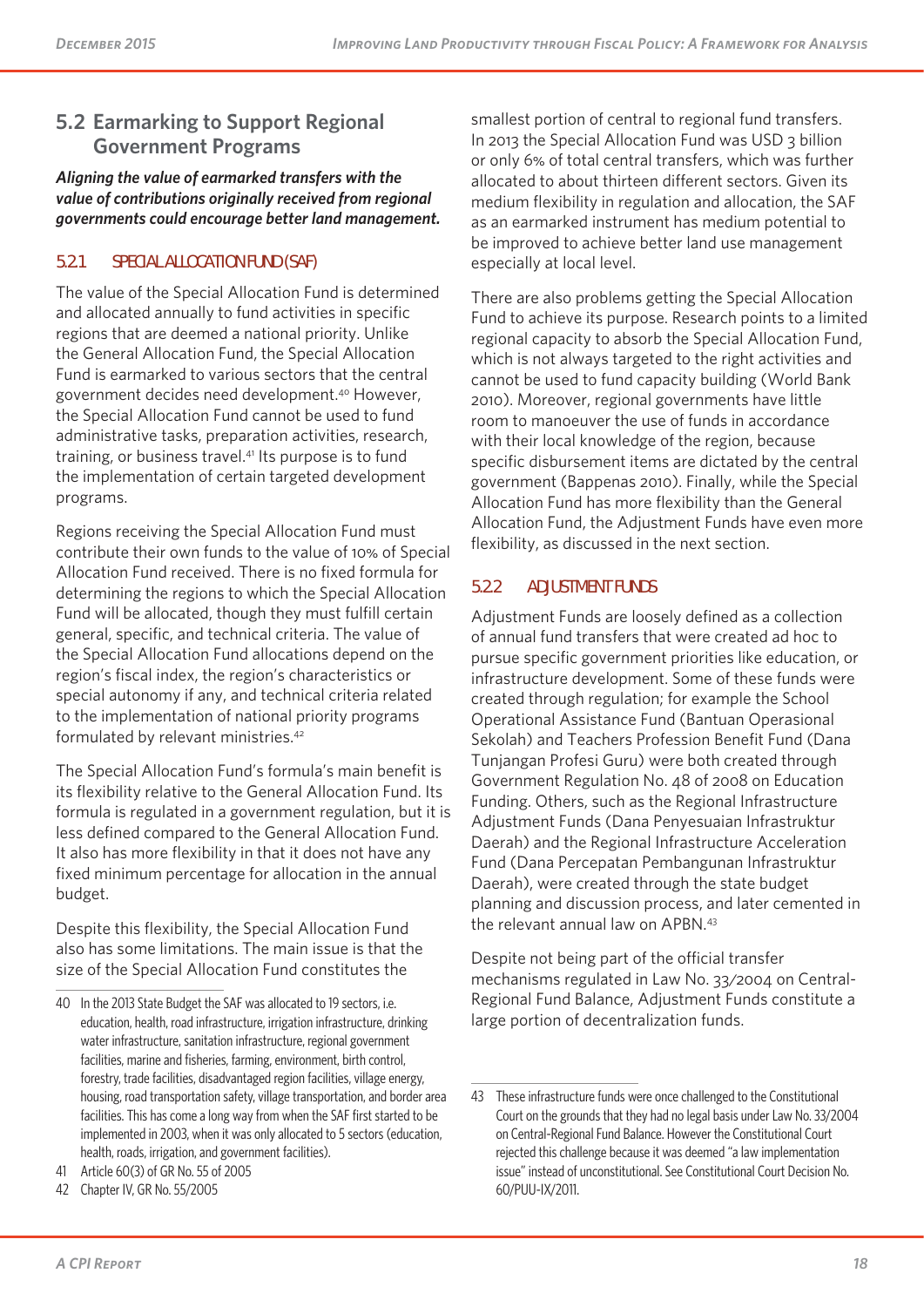Adjustment Funds are also relatively flexible. They are not regulated in Law No. 33 of 2004, making them easier to change than the Special Allocation Fund or General Allocation Fund. In addition, there is no formula for their allocation, which means that allocations could be determined quite flexibly according to actual needs. Due to these two factors, the Adjustment Fund has high potential to be improved to support better land use management.

Perhaps because of these factors, the Central Government has shown interest in utilizing earmarked transfer instrument such as the Adjustment Funds in recent years. Since 2010 there has been a marked increase in the amount allocated to the Adjustment Funds and General Allocation Fund.44 The Adjustment Funds saw a nearly three-fold increase from USD 1.9

billion in 2010 to USD 5.4 billion in 2011, which came from additional national government ad hoc programs.45 On the other hand, the amount allocated to the Revenue Sharing (tax and non-tax) to regional governments has stagnated over the last four years (Figure 7).

Overall, while the Special Allocation Fund and Adjustment Funds share a similar purpose to fund specific priority programs, the Adjustment Funds are dictated by less regulation and have more flexibility in allocation. This may explain why the value of Adjustment Funds is higher than that of the Special Allocation Fund. We recommend follow-up work on whether there is further room to improve the Special Allocation Fund or to utilize the Adjustment Funds to fund effective sustainable land use activities.



Source: Central Government Financial Report, Ministry of Finance (2014)

45 Year 2011 saw an increasing allocation of Adjustment Funds, either in the form of addition on existing programs or new programs. The number rose from nearly USD 2 billion in 2010 to USD 5.4 billion. Adjustment Funds are allocated mostly to support education such as School Operational Assistance and Teacher Professional Allowance, regional infrastructure such as Regional Infrastructure Development and Infrastructure Acceleration Funds, and as incentive for good public financial management such as Regional Incentive Fund.

Figure 7. Central Government Transfers 2006-2013

<sup>44</sup> The increase of GAF is mainly caused by continuous local government proliferation which automatically receive GAF in their second year of establishment. In the first ten years of decentralization, number of local government had increased by 64% compared to pre-decentralization, or 205 new autonomous governments. GAF in 2002 was allocated at IDR 1.3 trillion and in 2010 had gone up to IDR 48 trillion (Harmantyo 2011).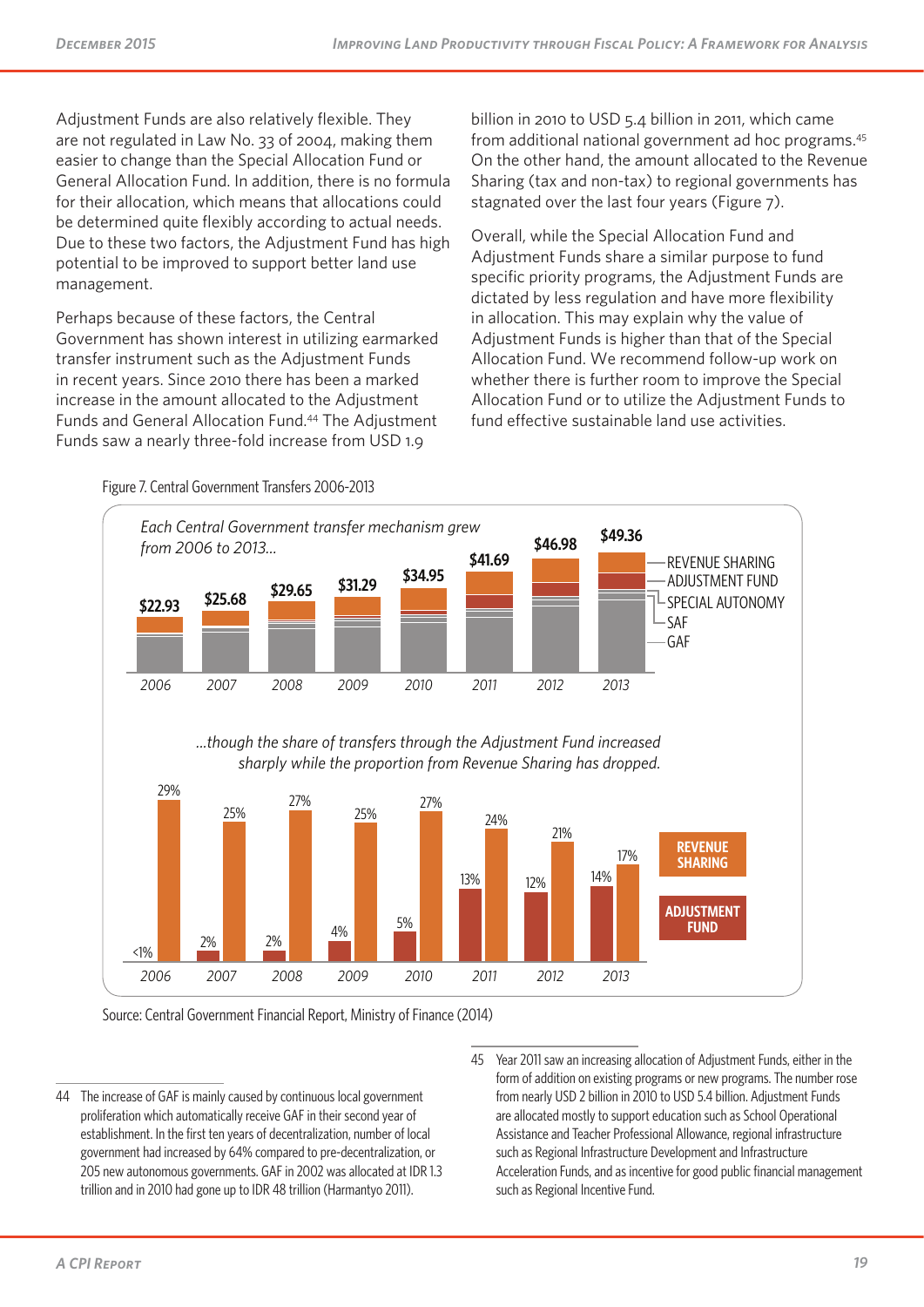# **6. Conclusions and Next Steps**

This paper has reviewed all the tax and non-tax revenue-collection instruments in Indonesia, and has identified those that affect, or may affect, land use.

Specifically, we have assessed each instrument against various factors including (1) potential to discourage land expansion, (2) its potential for revenue optimization based on size and realization of targets,  $(3)$  its potential for reform, and  $(4)$  its potential to work within the existing policy framework to shift revenue allocations towards sustainable land use initiatives. Within this framework, we have looked at the lifecycle of each revenue instrument - from the way revenues are collected, transferred from central to regional governments, and, when applicable, how they can be earmarked to specific land use activities.

Our findings form a general picture of which instruments hold promise for reform to meet the government's goals to increase revenue while safeguarding against more land expansion. The instruments that show promise are indicated throughout sections 3-5. Overall, while the legal basis defining types of revenue-collecting instruments cannot be easily changed, specific rates and tariffs are easier to adjust.

Several over-arching conclusions also emerge from this work.

**1. Most revenue-collecting instruments are based on production rather than land size. While the optimal mix of production and land use revenue collection instruments needs to be modeled in detail, the current, large weight toward production-based revenue collection may be undermining the government's goals.** Instruments that are calculated based on land area size and could discourage land expansion, namely the Land & Building Tax, Forestry non-tax revenue, National Land Registry non-tax revenue, and Mining and Geothermal fixed fees (such as land rent), only contribute 2.6% of total revenue. Instruments that are calculated based on the production of land, namely VAT, income tax, export tax, as well as certain items in the non-tax revenue category such as mining royalties, place a burden on revenue are indifferent when it comes to levels of productivity per hectare.

**2. Many major revenue items from regional activities do not get distributed back to the region where they were sourced. The revenue that does get distributed back is mostly through transfers that are calculated based on land size, which may in fact incentivize regional governments to grant more land permits, again possibly undermining the government's goals.** Non-tax revenue from the agriculture sector is low compared to revenues from the mining, oil & gas, and forestry sector, and the little collected does not get distributed back to regions. Land and building taxes, oil and gas, and forestry revenues, provides large amounts of distribution to regions. VAT, corporate, and export taxes are spent entirely by central government.

In addition, regional governments' biggest source of revenue is from the General Allocation Fund (GAF) instead of from revenue-sharing mechanisms, and the GAF formula may actually perversely incentivize regional governments to keep their productionbased natural resource revenues low in order to gain more fund allocation from central government. This dampens revenue optimization, and may even create a disincentive for local governments to optimize their revenue through better governance, which does not provide an encouraging environment for better land use management.

**3. Earmarked revenue may provide a mechanism for funds to be used to develop the sustainable land use sector. However, currently, this option is very limited.**  Tax revenue is not earmarked, and although non-tax revenue can be earmarked, there is no guaranteed access to the funds nor much flexibility on what it can be used for. Earmarked Central-to-Regional revenue transfer instruments may provide an option to develop incentives for regional governments to develop sustainable land use policies, however this option is also currently limited. The Special Allocation Fund represents a minimal source of revenue compared to other fund transfers, and Adjustment Funds currently do not include any sustainability-related activities. However, because Adjustment Funds have no fixed formula for allocation, it is easier to change and shows high potential for fund allocation towards sustainable land use.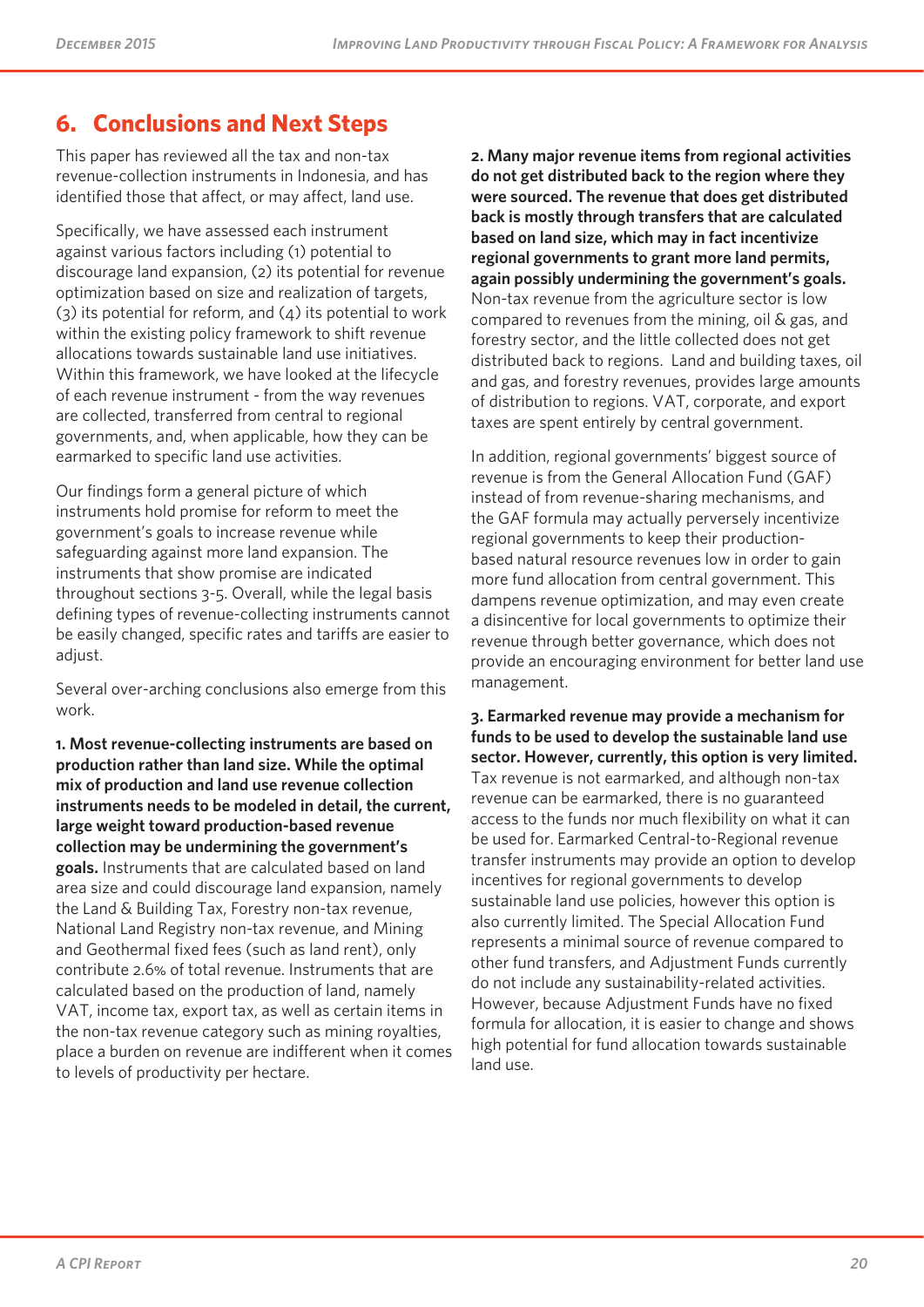### **Next Steps: Further Studies**

- 1. Revenue-collecting instruments that show the most potential, including Regional Taxes, Land & Building Tax, Export Tax, Forestry Non-Tax Revenue, Agriculture Non-Tax Revenue, and Land Registry Non-Tax Revenue, need to be examined more closely to identify specific entry-points for improvement. Recommendations for amending each instrument need to be developed by conducting a sensitivity analysis to test how different formulas or tariff rates might work.
- 2. Revenue transfers from central to regional governments need to be further analyzed for their specific impacts on land use behavior. Further studies could look at the magnitude of funds being disbursed back to regional governments, compare them to regional government own-source revenue, and analyze whether these conditions impact land use policies both at the central government level and regional government level.
- 3. Revenue earmarking options need to be further scrutinized to identify recommendations to ease the earmarking of revenue to fund sustainable land use initiatives. Follow-up studies can look into the share of specific budgets earmarked for land use relevant sectors and ways to utilize earmarking instruments to incentivize sustainable land use.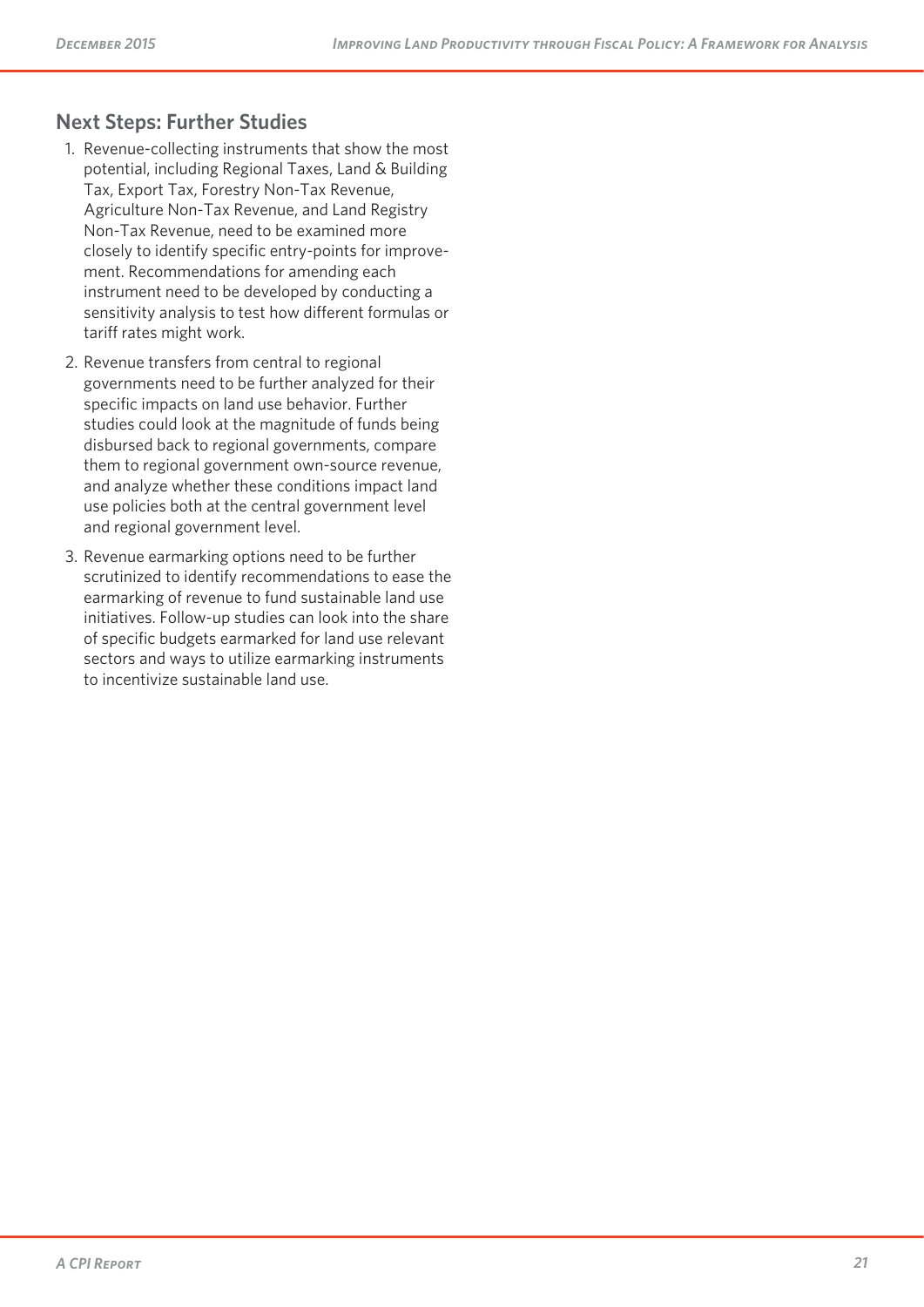# **References**

- Abood, S., Lee, J., Burivalova, Z., Garcia-Ulloa, J., Koh, L. 2015. Relative Contribution of the Logging, Fiber, Oil Palm, and Mining Industries to Forest Loss in Indonesia. Conservation Letters, January/February 2015, 8(1), 58–67. Available at: http://onlinelibrary. wiley.com/doi/10.1111/conl.12103/epdf
- Ampri I, Falconer A., Wahyudi N., Rosenberg A., Ampera B., Tuwo A., Glenday S., Wilkinson J. 2014. The Landscape of Public Climate Finance in Indonesia. An Indonesian Ministry of Finance and CPI report. Available at: http://climatepolicyinitiative. org/publication/landscape-of-public-climate-finance-in-indonesia-3/
- Ananda ,C.F., Suratman, E., Paddu, A.H. 2012, "Analisa Dampak Pengalihan Pemungutan BPHTB Ke Daerah Terhadap Kondisi Fiskal Daerah". Jakarta. Kementerian Keuangan Republik Indonesia. Available at http://www.djpk.kemenkeu.go.id/ attachments/article/249/Penelitian\_Analisa%20 Dampak%20Pengalihan%20BPHTB\_TADF\_2012. pdf
- Arnold, J. 2012. "Improving the Tax System in Indonesia". OECD Economics Department Working Papers, No. 998, OECD Publishing. Available at http://dx.doi.org/10.1787/5k912j3r2qmr-en
- Badan Perencanaan Pembangunan Nasional (BAPPE-NAS). 2008. "Studi Dampak Evaluasi Pemekaran Daerah". Jakarta. Available at http://www.undp. org/content/dam/indonesia/docs/pemekaran\_ ID.pdf
- Badan Perencanaan Pembangunan Nasional (BAPPE-NAS). 2010. "Analisis Perspektif, Permasalahan dan Dampak Dana Alokasi Khusus (DAK)." Jakarta. Available at http://kumoro.staff.ugm. ac.id/file\_artikel/DAK\_whitepaper.pdf
- Barr, C., Dermawan, A., Purnomo, H. and Komarudin, H. 2010. Financial governance and Indonesia's Reforestation Fund during the Soeharto and post-Soeharto periods, 1989–2009: a political economic analysis of lessons for REDD+. Occasional paper 52. CIFOR, Bogor, Indonesia. Available at http:// www.cifor.org/publications/pdf\_files/OccPapers/ OP-52.pdf
- Falconer, A., Glenday, S., Rosenberg. A., Wilkinson, J. 2014. "Landscape of Public Climate Finance in Indonesia." Jakarta. Climate Policy Initiative. Available at http://climatepolicyinitiative.org/ publication/landscape-of-public-climate-finance-in-indonesia-3/
- Falconer, A., Mafira, T., Sutiyono, G. 2015. "Improving Land Productivity through Fiscal Policy: Early Insights in the Palm Oil Supply Chain." Jakarta. Climate Policy Initiative. (Forthcoming)
- Harmantyo, D. 2011. "Desentralisasi, Otonomi, Pemekaran Daerah dan Pola Perkembangan Wilayah di Indonesia. Jakarta. University of Indonesia. Avalilable at http://geografi.ui.ac.id/portal/sivitas-geografi/dosen/makalah-seminar/496-2/
- Indrarto, G.B., Murharjanti, P., Khatarina, J., Pulungan, I., Ivalerina, F., Rahman, J., Prana, M.N., Resosudarmo, I.A.P., Muharrom, E. 2012. "The Context of REDD+ in Indonesia." Bogor. Center for International Forestry Research. Available at http://www.cifor.org/ library/3876/the-context-of-redd-in-indonesia/
- Ministry of Finance. 2014a. "Laporan Keuangan Pemerintah Pusat Tahun 2013 (Audited)". Jakarta. Kementerian Keuangan Republik Indonesia. Available at http://www.kemenkeu.go.id/Publikasi/laporan-keuangan-pemerintah-pusat-2013-audited
- Ministry of Finance. 2014b. "Laporan Analisis Realisasi APBD Tahun Anggaran 2013". Jakarta. Direktorat Jenderal Perimbangan Keuangan, Kementerian Keuangan Republik Indonesia. Available at http://www.djpk.kemenkeu.go.id/ publikasi/532-buku-laporan-analisis-realisasi-apbd-tahun-anggaran-2013
- Ministry of Finance. (No year). "Kajian Potensi Penerimaan Perpajakan Berdasarkan Pendekatan Makro: Ringkasan Eksekutif". Jakarta. Pusat Kebijakan APBN, Badan Kebijakan Fiskal. Available at: http://www.kemenkeu.go.id/sites/default/ files/2014\_kajian\_pkapbn\_Kajian%20Potensi%20 Penerimaan%20Perpajakan%20berdasarkan%20 Pendekatan%20Makro.pdf
- Mumbunan, S., Ring, I., Lenk, T. 2012. Ecological fiscal transfers at the provincial level in Indonesia, UFZ-Diskussionspapiere, No. 06/2012. Available at: http://econstor.eu/bitstream/10419/55837/1/687842077.pdf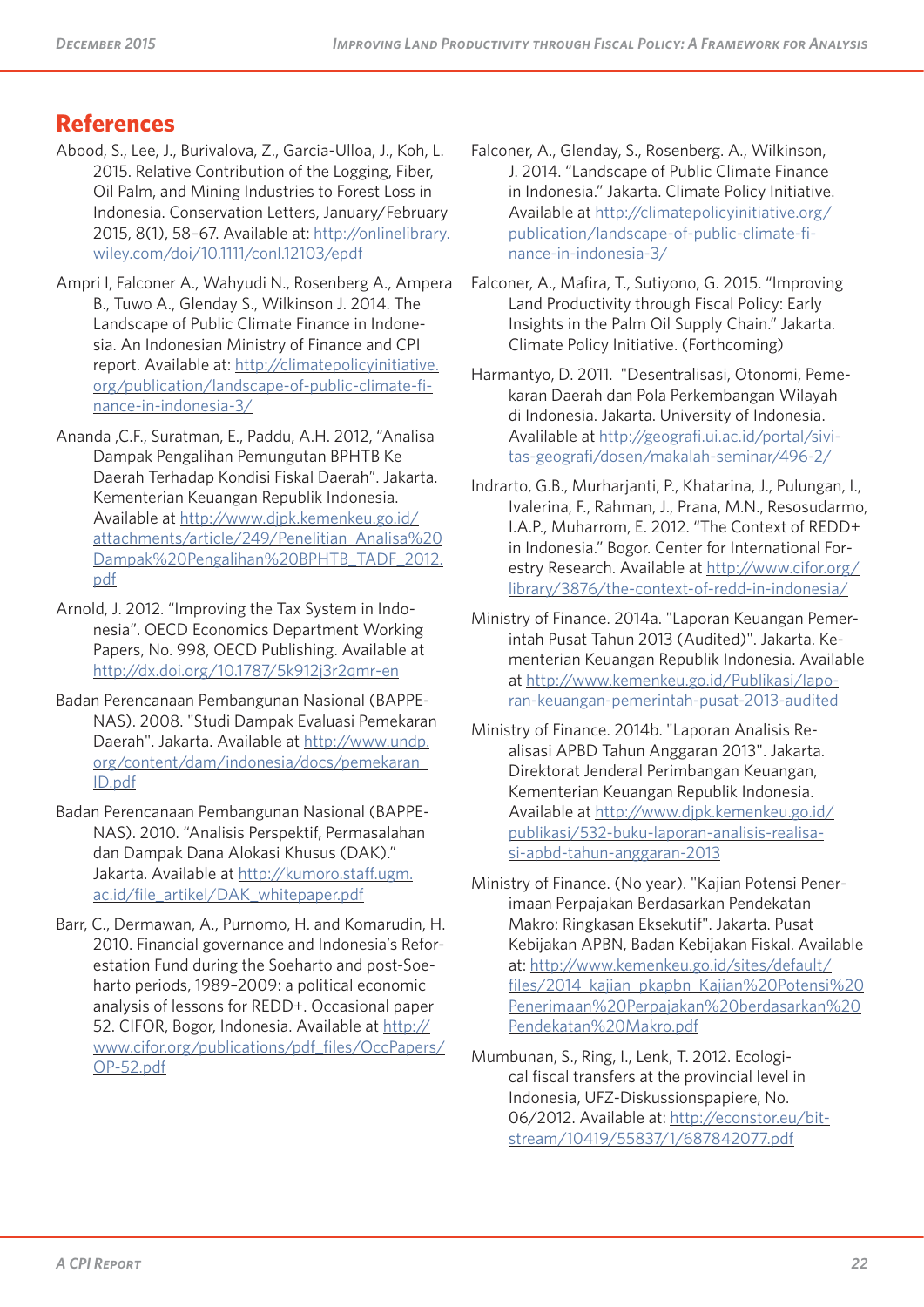- Mumbunan, S., Wahyudi, R. 2013. "Potensi Kehilangan Penerimaan Negara dari PNBP Kayu Legal di Indonesia". Jakarta. Pusat Riset Perubahan Iklim, Universitas Indonesia.
- PEACE. 2007. Indonesia and Climate Change: Current Status and Policies. Jakarta. Available at: http:// siteresources.worldbank.org/INTINDONESIA/Resources/Environment/ClimateChange\_Full\_EN.pdf
- Piya, S., Kiminami, A., Hironori, Y. 2011. "Sources of Agricultural Productivity Growth in South and Southeast Asia". Paper in Trends in Agricultural Economics, 2011. Asian Network for Scientific Information. Available at http://scialert.net/abstract/?doi=tae.2011.18.29
- Prastowo, Y. 2013. "Rimba Belantara Mengelabuhi Negara: Sisi Gelap Penghindaran Pajak Sektor Kehutanan dan Perkebunan." Jakarta. Indonesia Corruption Watch. Available at http://bersih2014. net/sites/antikorupsi.org/files/doc//aspekperpajakan%20sektor%20kehutanan%20prastowo.PDF
- SKK Migas. 2015. SKK Migas Annual Report 2014. Special Task Force for Upstream Oil and Gas Business Activities (SKK Migas), Republic of Indonesia. Available at: http://www.skkmigas.go.id/wp-content/uploads/2013/06/Laporan\_Tahunan\_2015\_ English.pdf
- Solikhin N, Rofriandri R, Nursyamsi F, Mauli P.A. 2011. "Laporan Kajian Implementasi Pengawasan Perda oleh Pemerintah dan Mahkamah Agung", Pusat Studi Hukum dan Kebijakan Indonesia. Available at http://pshk.or.id/site/sites/default/files/files/doc/ PSHK-Laporan%20Kajian%20Review%20Perda. pdf
- World Bank Decentralization Support Facility. 2010. "Laporan Penelitian Dana Transfer Pusat ke Daerah: Penyempurnaan Grand Design Desentralisasi Fiskal." Jakarta. Available at http:// www-wds.worldbank.org/external/default/ WDSContentServer/WDSP/IB/2012/05/11/0 00020953\_20120511104258/Rendered/PD-F/687640ESW0P1190sfer0Pusat0ke0Daerah.pdf
- Zheng, K., Li, S., Li, Q. 2013. "The Impact of Economic Growth and Tax Reform on Tax Revenue and Structure: Evidence from China Experience". Paper in Modern Economy, 2013, 4, page 839-951. Scientific Research Publishing (SCIRP). Available at www.scirp.org/journal/PaperDownload.aspx? paperID=41311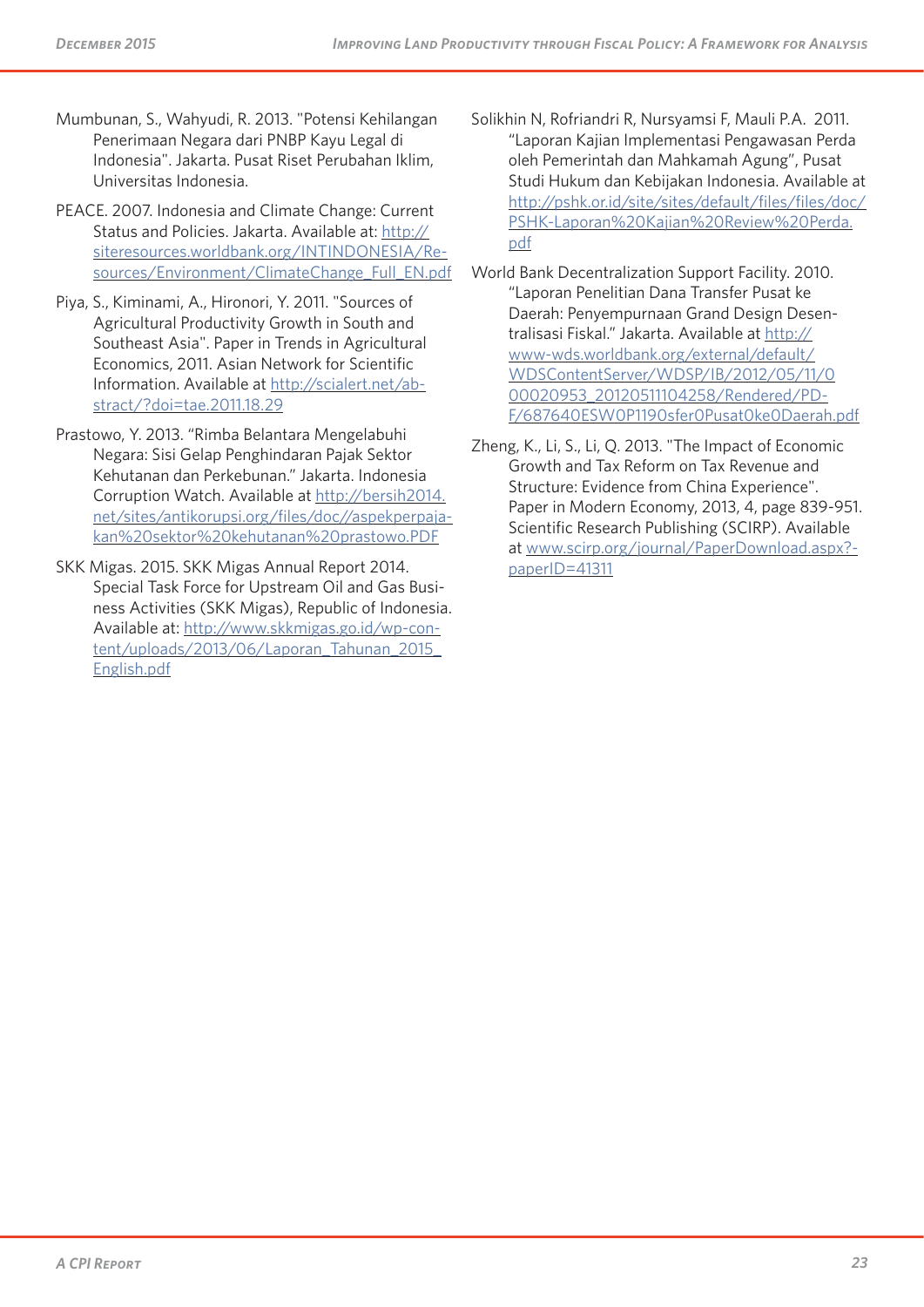# **Appendix A. Methodology to Determine Potential for Improvement to Optimize Revenue and Land Use Management.**

This paper selects a number of revenue instruments – tax and non-tax, and revenue sharing instruments – central government transfer to region. We determine their potential to be improved to support Indonesia's goals in optimizing revenue as well as better land use management. To determine the potential of each instrument, we use four criteria and applied score to determine the category – low, medium, high – of the potential.

# **Potential for Revenue Optimization**

Potential for revenue Optimization is indicated by revenue-collection realization rate (in percent) and its relative size to total revenue. Instruments which have high realization rate are more difficult to optimize, and several of them have collection rate far beyond their targets. However, over-target revenue does not mean they contribute significantly to total revenue. Hence we also consider how important the instruments are, in terms of size, relatively to total revenue or revenue sharing.

Table A.1. Categorization for Potential for Revenue Optimization

| <b>ASSESSMENT FACTOR</b> | <b>CONDITION</b> | <b>CATEGORIZATION</b> |
|--------------------------|------------------|-----------------------|
| <b>Realization Rate</b>  | >95%             | High                  |
|                          | $90\% - 95\%$    | Medium                |
|                          | $< 90\%$         | Low                   |
| Proportion to Total      | > 30%            | High                  |
| Revenue/Revenue          | 10% - 30%        | Medium                |
| Sharing                  | $< 10\%$         | l ow                  |

### **Potential to Discourage Land Expansion**

Potential to discourage land expansion is indicated by whether the formula used to estimate the size of an instrument is based on land size or not. Instruments which formulas are based on land size are indicated as 'high' and those with formulas based on size of production are indicated as 'low'. However there are sectors or instruments that include both land size and production in their formulas such as in mining and geothermal sectors, as well as a variety of regional taxes. For these items we did thorough research in regulations in the sectors, and concluded that most regulations governing revenue in these sectors are mostly not based on land size. Hence we apply 'medium' category to them.

Table A.2. Categorization for Potential to Discourage Land Expansion

| <b>ASSESSMENT FACTOR</b> | <b>CONDITION</b> | <b>CATEGORIZATION</b> |
|--------------------------|------------------|-----------------------|
| Revenue formula is based | Yes              | High                  |
| on land size             | Mostly No        | Medium                |
|                          | N٥               | l ow                  |

### **Ease of Amendment**

For an instrument to be considered potential, its relative easiness to be amended can be crucial. This criteria also represents political factor behind the revenue and revenue sharing instruments that must be taken into consideration. A revenue which is governed by a ministerial decree is more likely to be amended or improved than one which is based on a law, which will require lengthy political process in the parliament. Table A.3. Ease of Amendment

| <b>ASSESSMENT FACTOR</b>  | <b>CONDITION</b>   | <b>CATEGORIZATION</b> |
|---------------------------|--------------------|-----------------------|
| Type of regulation        | Ministerial Decree | <b>High</b>           |
| governing the instruments | Government         | Medium                |
|                           | Regulation         |                       |
|                           | National Law       | l ow                  |